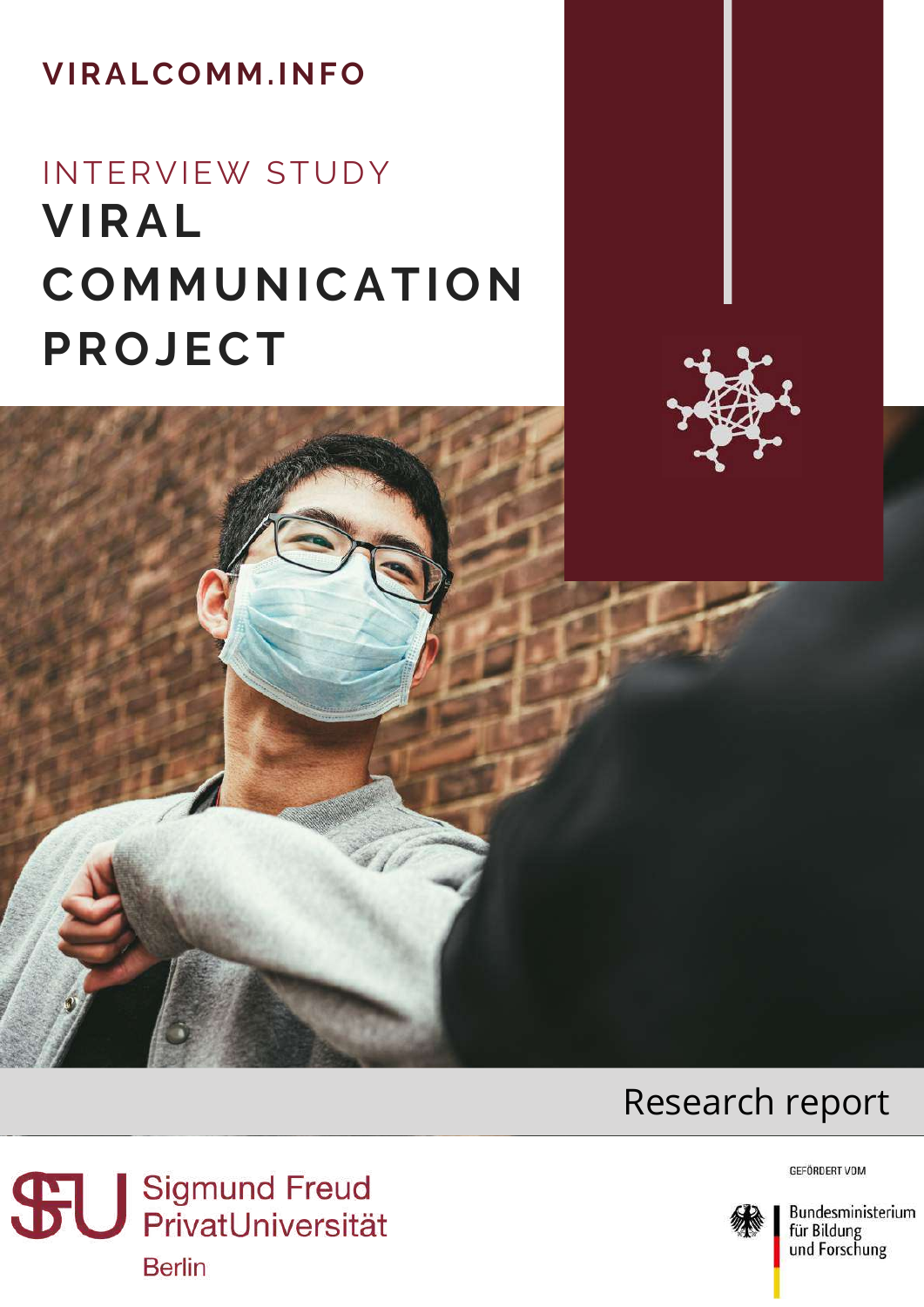# **IMPRINT**

#### PUBLISHER

#### **Viral Communication Project**

Institut für psychologische Forschung (IPF) an der SFU Berlin e.V. Columbiadamm 10, Turm 9 12101 Berlin Phone: +49 (0)30 695 797 2810

E-Mail: [ipf@sfu-berlin.de](mailto:ipf@sfu-berlin.de) viralcomm.info

#### EDITING & LAYOUT

#### **Lisa Herbig**

Institut für psychologische Forschung (IPF) an der SFU Berlin e.V. Columbiadamm 10, Turm 9 12101 Berlin

E-Mail: [lisa.herbig@sfu-berlin.de](mailto:lisa.herbig@sfu-berlin.de)

#### TRANSLATION

German to English **Brady Wagoner & Lisa Herbig**

Berlin, 20.12.2021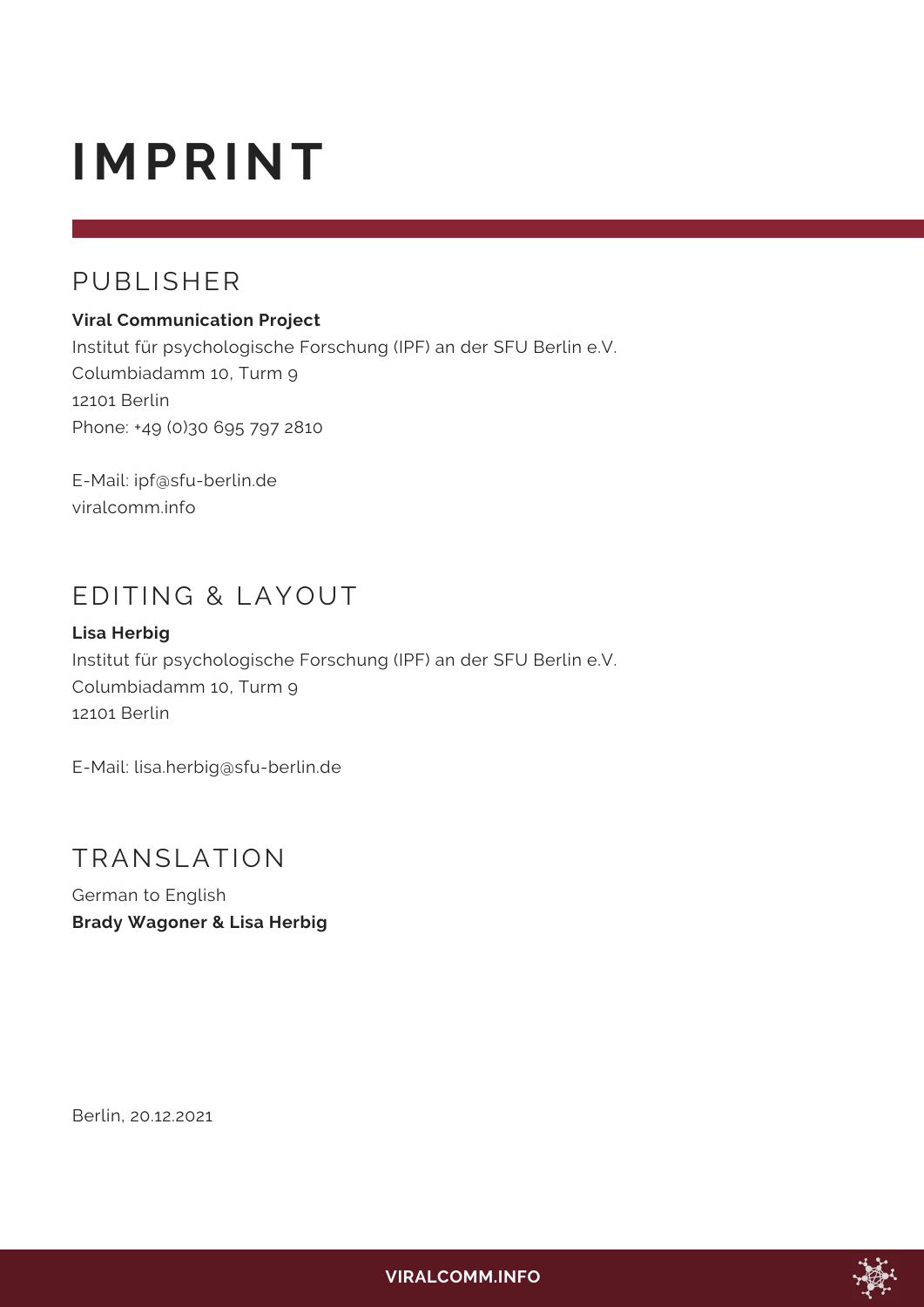# **THE PROJECT** VIRAL COMMUNICATION



The SARS-CoV2 pandemic is a global crisis that has changed the world. The ViralCommunication project, funded by the Federal Ministry of Education and Research (BMBF), has investigated how people in Germany have experienced the pandemic, the challenges they have faced and how they have made sense of and dealt with them.

OVER TIME

The goal of our research project is to develop integrative and effective strategies to best contain the negative impacts of the pandemic. For this purpose, it is particularly important to have robust, scientific data on people's perception of risk, attitudes and their actual behaviour in relation to COVID-19 and the changes it has caused in society.



In addition to the representative online survey, in-depth interviews with a crosssection of the population are crucial for understanding people's challenges, fears and concerns, their means of coping with them, their reasons for (dis)trusting certain information sources and actors, and how they think about the government's measures to contain the pandemic. As the pandemic is a dynamic situation in which attitudes and opinions can change over time, a total of three in-depth interviews were conducted with 38 individuals (Round 1: December 2020, Round 2: April 2021, Round 3: September 2021).

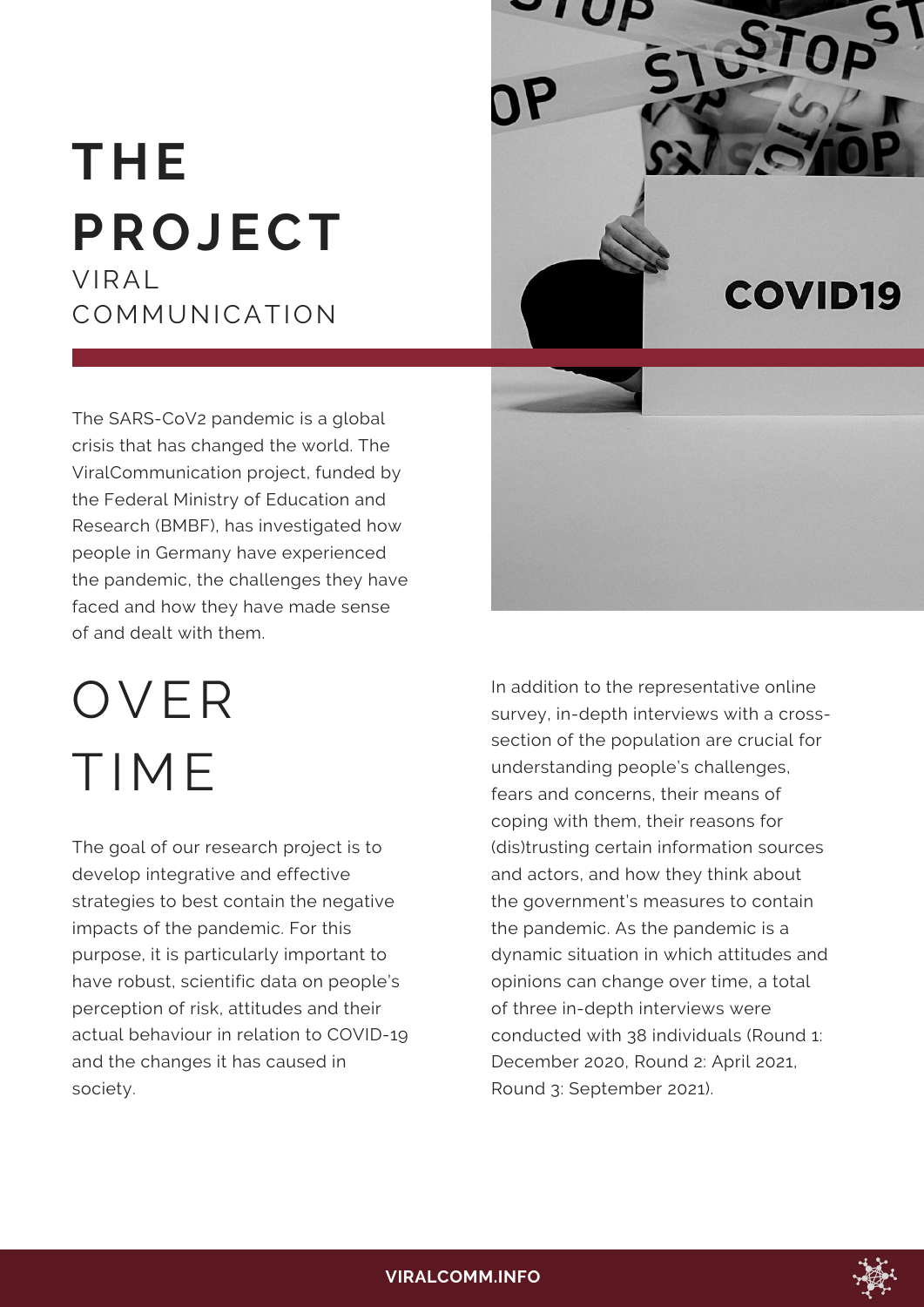

# **COVID19**

We would like to take this opportunity to thank all participants for their trust, time and openness. They have given life to the project through their rich testimonies and have contributed, on behalf of the entire population, to expressing the diversity of views, opinions and thoughts we find through the pandemic.

This booklet is intended to give a taste of the interviews we conducted in the project and to present a range of responses from our participants. For each round of interviews, short quotes are presented, organized by a number of key topics covered in the interviews.

We hope you find the insightful and enjoyable to read!

**Your ViralCommunication Team**

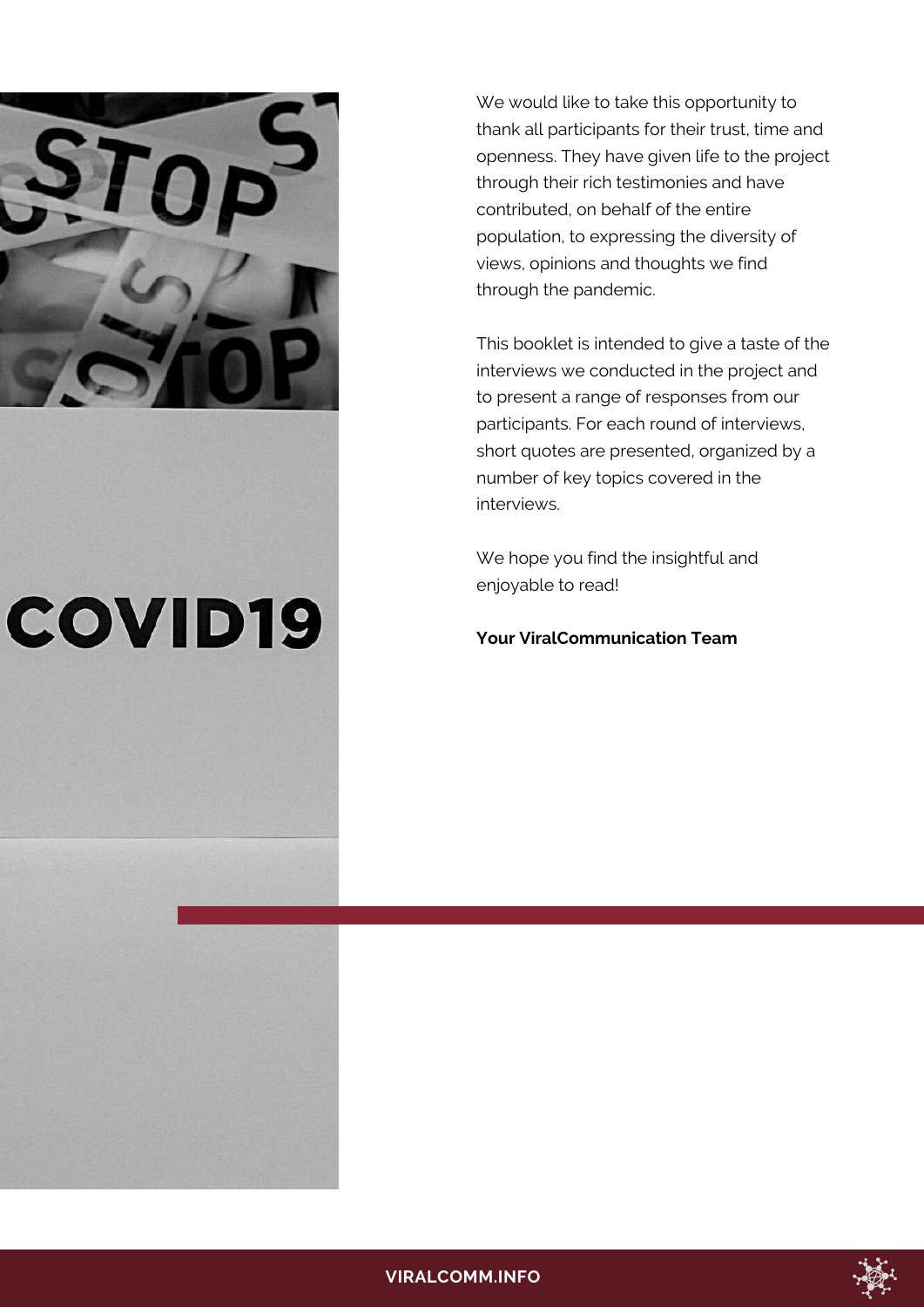# **ROUND 1**

DECEMBER 2020

# **CHALLENGES**

"Bureaucratic things, like short-time work (Kurzarbeit) and all the applications that I've never done before and some of which I've never heard  $\bigcap f$ "

(female, 30-44 years)

"Small businesses were left alone. Families were also left alone. And such companies as [...] the automobile industry, [...] the railways, they especially were massively supported."

(female, 60+ years)

"I think the general psychological strain is simply there, even if it doesn't affect me personally in terms of my job or something like that. So far, none of us have been affected in terms of health. So everything is fine, but these background thoughts are always there. And I find that a burden. Also that you can't really tackle what you had actually planned."

(female, 16-29 years)





"The biggest challenge was certainly working from home all the time, getting used to it. Of course, that has its advantages, but of course it also has its disadvantages. It is still a challenge. In summer it wasn't quite as bad. I find it worse now in winter or autumn, in the dark and cold season, because you don't meet anyone else during the day."

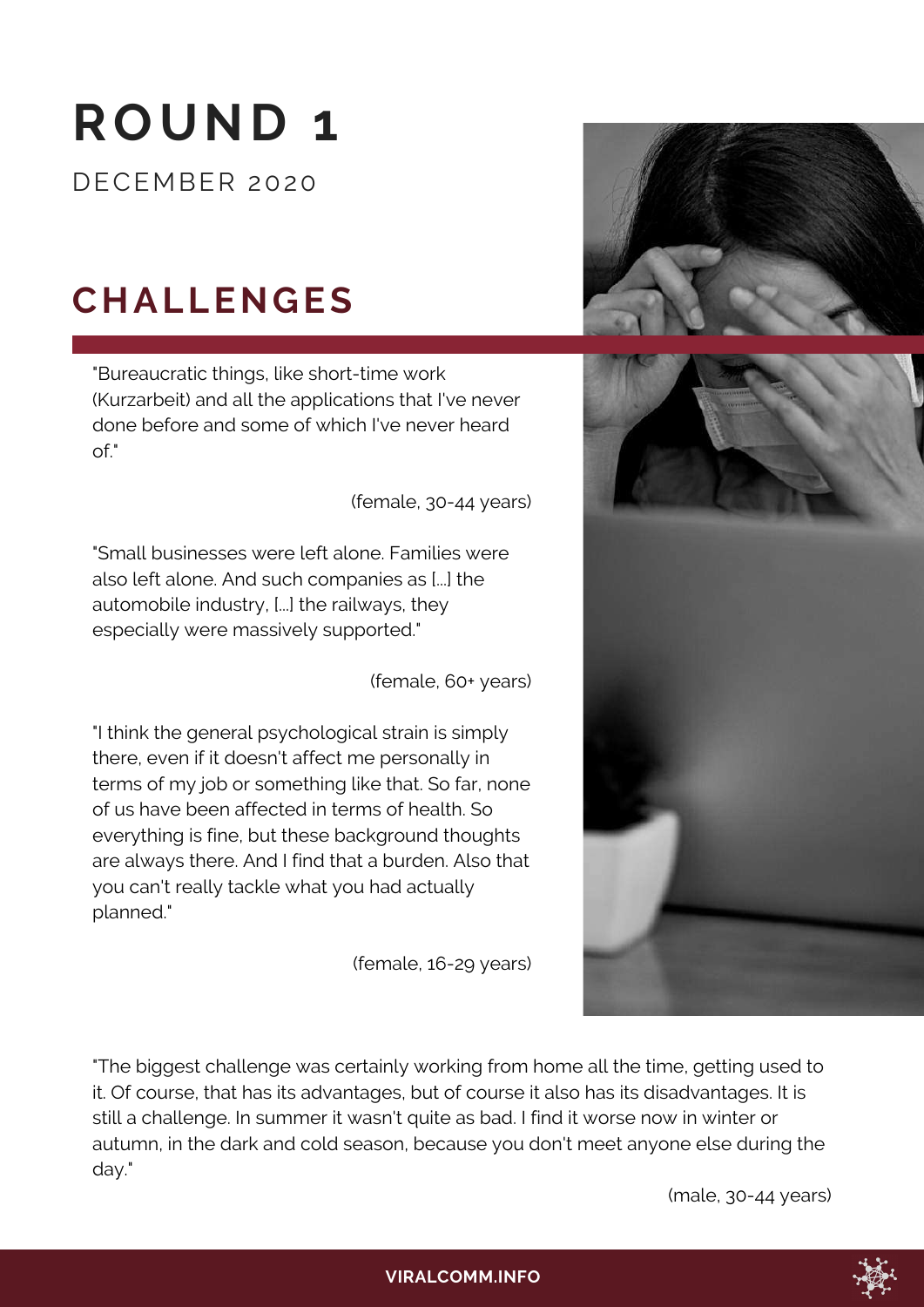#### **CHALLANGES**

#### How did you deal with the challanges?

"I just kept myself very well informed and share information with my work colleagues."

(female, 30-44 years)

"Yes, at most we can get angry. So, well, it is a bit difficult. [...] Well, you can see if there are any petitions, for example, in the Bundestag. That's one option, for example. Or by discussing these things with friends, acquaintances and family and perhaps passing them on, or encouraging them to think about it."

(female, 60+ years)

"I have not taken advantage of any professional help now. I haven't taken anything in the direction of counselling services either, but I just try to keep my head above water (laughs) and also talk to people who are similarly minded."

(female, 16-29 years)

"Yes, I try to go for a jog at least once a day, or at least to get some fresh air outside and to move a bit and to meet someone or to go for a walk, either with my girlfriend or with my closest friends."



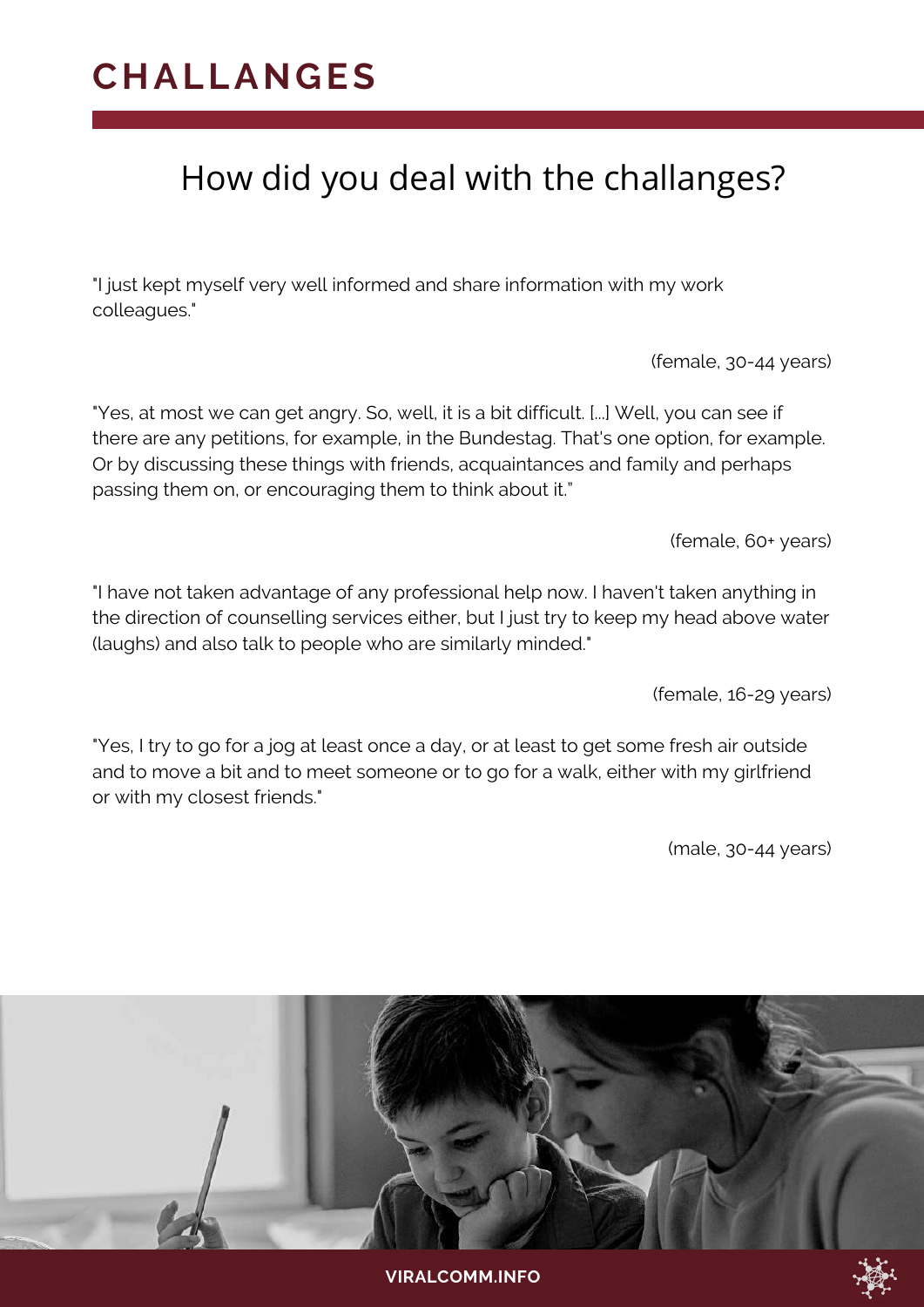## **MEASURES**



""Well, I think that on the one hand you have to keep your distance from people if you can't avoid meeting them. On the one hand, it's about shopping in public, on the way to work and all that, but on the other hand, it's also about reducing your own contacts. I can imagine that the risk is higher if I really meet regularly with acquaintances, relatives, whatever, and just have a lot of contact."

(female, 16-29 years)

"Yes, well, of course I try to stick to the rules, and then always wash my hands often or when I'm out and about, then also disinfect my hands and of course also wear a mask. So I don't wear a normal cloth mask either, but always try to wear an FFP2 mask."

(male, 30-44 years)

"To protect myself? In principle, I can hardly protect myself from it. It's like in the last few years when influenza was going around. I didn't try to protect myself then either. I'm at an age and in a state of health where I say I don't have to protect myself against it. I am not in the risk group. I don't have asthma. I'm not extremely susceptible to it, so it doesn't make sense for me to try to protect myself from it in any way."

(female, 30-44 years)

"The most important thing is hygiene.''

(male, 45-59 years)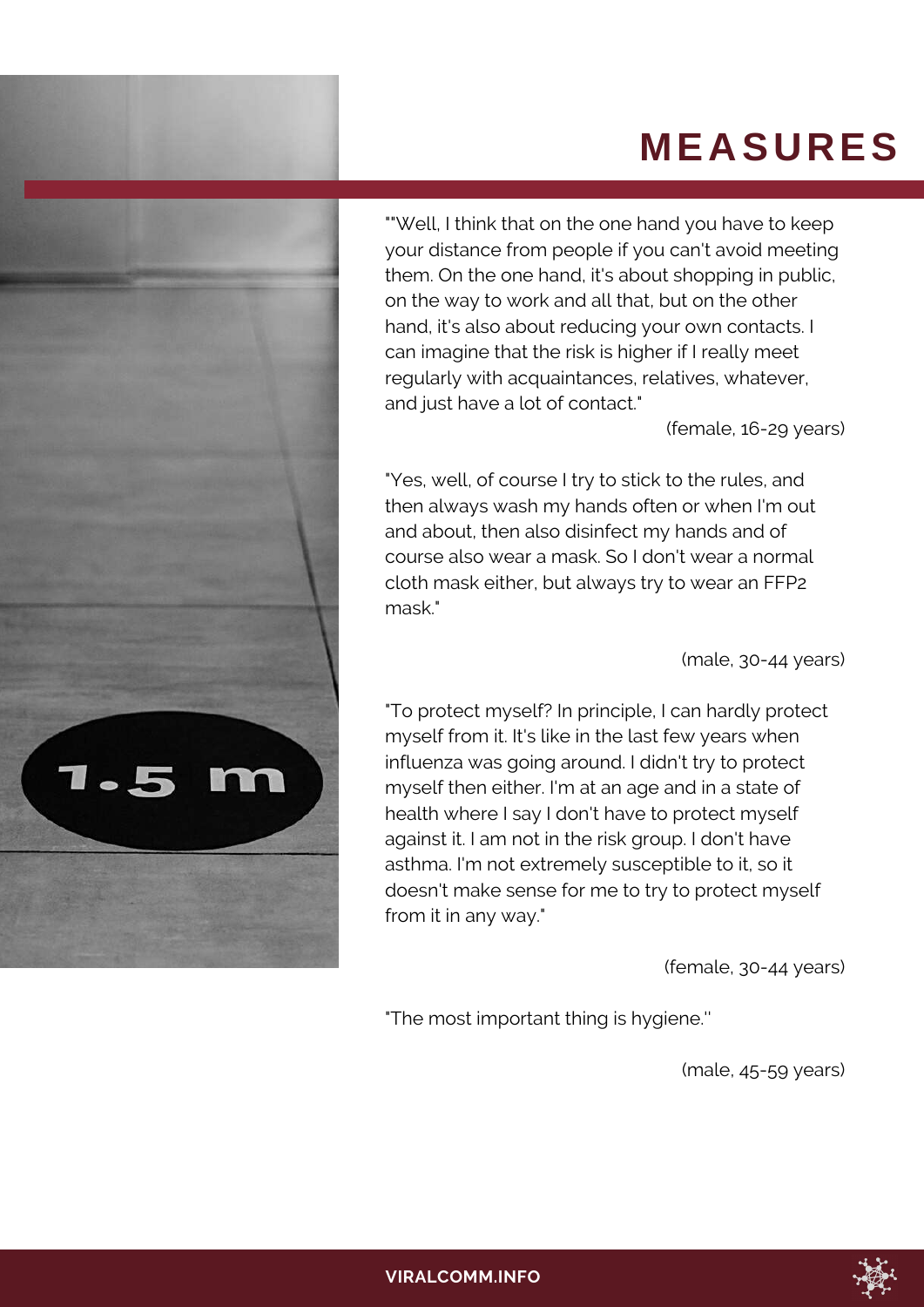## **MEASURES**

"Of course, I also realise that we should keep our distance. I just think that some of the measures that are taken are only taken from a symbolic point of view, to show 'we are doing something', yes.

Interviewer: What would that be, for example?

[...] Well, the clearest example is the museums. I was in the museum three times, in the interim period, where it was allowed. The risk of getting infected there was certainly zero. There were distances much greater than 1.5 meters. Masks were compulsory. Then there was someone in every hall to monitor that people didn't get too close to each other. I honestly cannot for the life of me understand what difference it can make now to close the museums."

(male, 60+ years)

"You have to adapt. There are also restrictions; it is also sometimes tedious. But it works. It can all be integrated. So for me personally [...] there is too little checks in the public space."

(male, 60+ years)

"

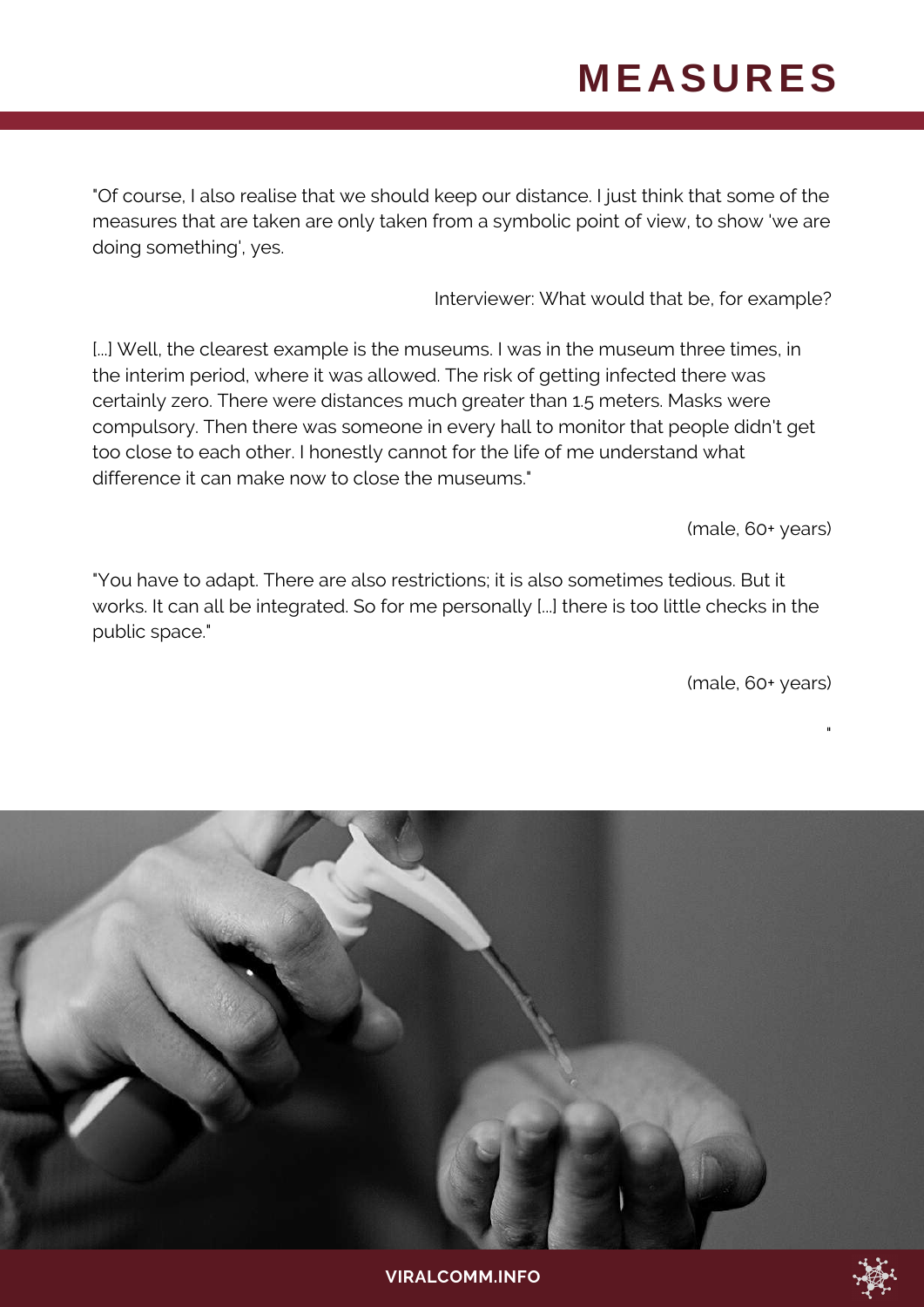### **MASKS**



"Well, it's just normal to wear the mask. When you feel sick or have a cold."

(female, 30-44 years)

"Well, I have to say, I don't really have any problems with it. Sure, it's annoying. In the beginning it was always a bit more inconvenient because you had to get used to it. But in the meantime, as sad as it is, I find that the mask simply belongs to it. You remember it, you have it with you."

(female, 16-29 years)

"Unpleasant. Fundamentally unpleasant. My glasses fog up, very classic. But [...], what is necessary is necessary."

(male, 16-29 years)

"I have to say, you get used to it by now. I have no problems wearing the mask now, or no problem putting the mask on. It's not a great restriction now."

(male, 30-44 years)

"Well, I never wear it. I used to do it in the beginning. Initially, when it was - I don't remember - April, May. And then, at some point I said 'No, I don't see any - I don't see any point in it'. Because now when I'm shopping, I keep my distance from people, which is meaningful."

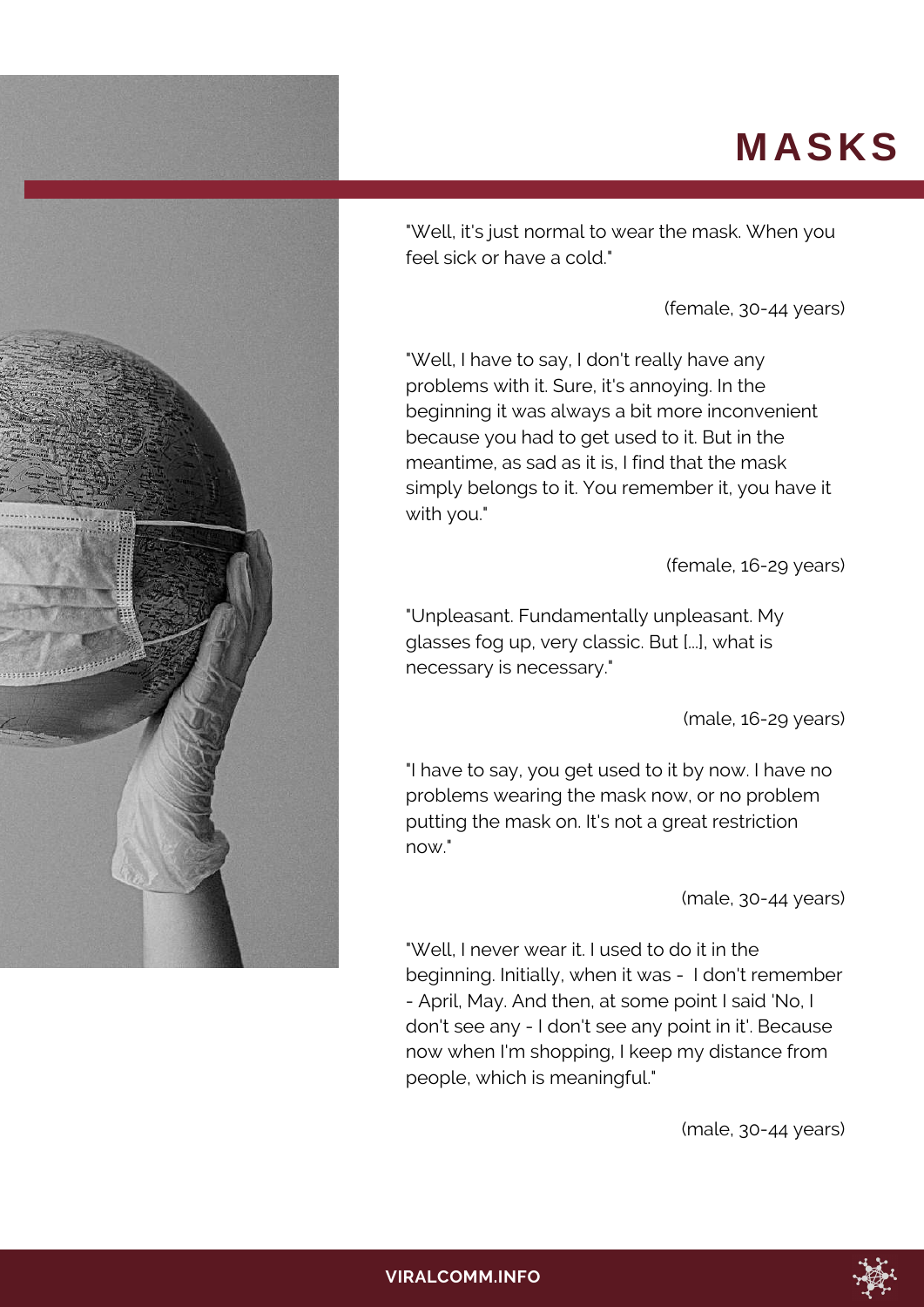## **VACCINATION**

"I would at least not get vaccinated right at the beginning. [...] I wouldn't do that because I'm simply too afraid of the side effects. Because there hasn't been much research into it yet. And precisely because I am also susceptible to medication, I have a lot of allergies and I would be skeptical about whether I would tolerate it well."

(male, 30-44 years)

"I tend to get vaccinated if the vaccination is possible. But of course you have a bit of doubt because these are vaccines [...] that have been developed at record speed. Of course, you can't know the long-term consequences."

(male, 60+ years)

"Yes, the risk is not yet assessable for me and at the moment I can't decide whether to do it or not. Maybe it's a bit opportunistic. And I'm not saying that the others should vaccinate themselves first. At the moment, the question doesn't arise for me and that's why I can't say 'yes' or 'no' at the moment. If at some point it is my turn, then I will have to make a decision.

(male, 45-59 years)

"I am not fundamentally against vaccination. There are vaccinations that make sense. According to the current state of science, I don't think it makes sense to be vaccinated with something that has not been sufficiently tested."



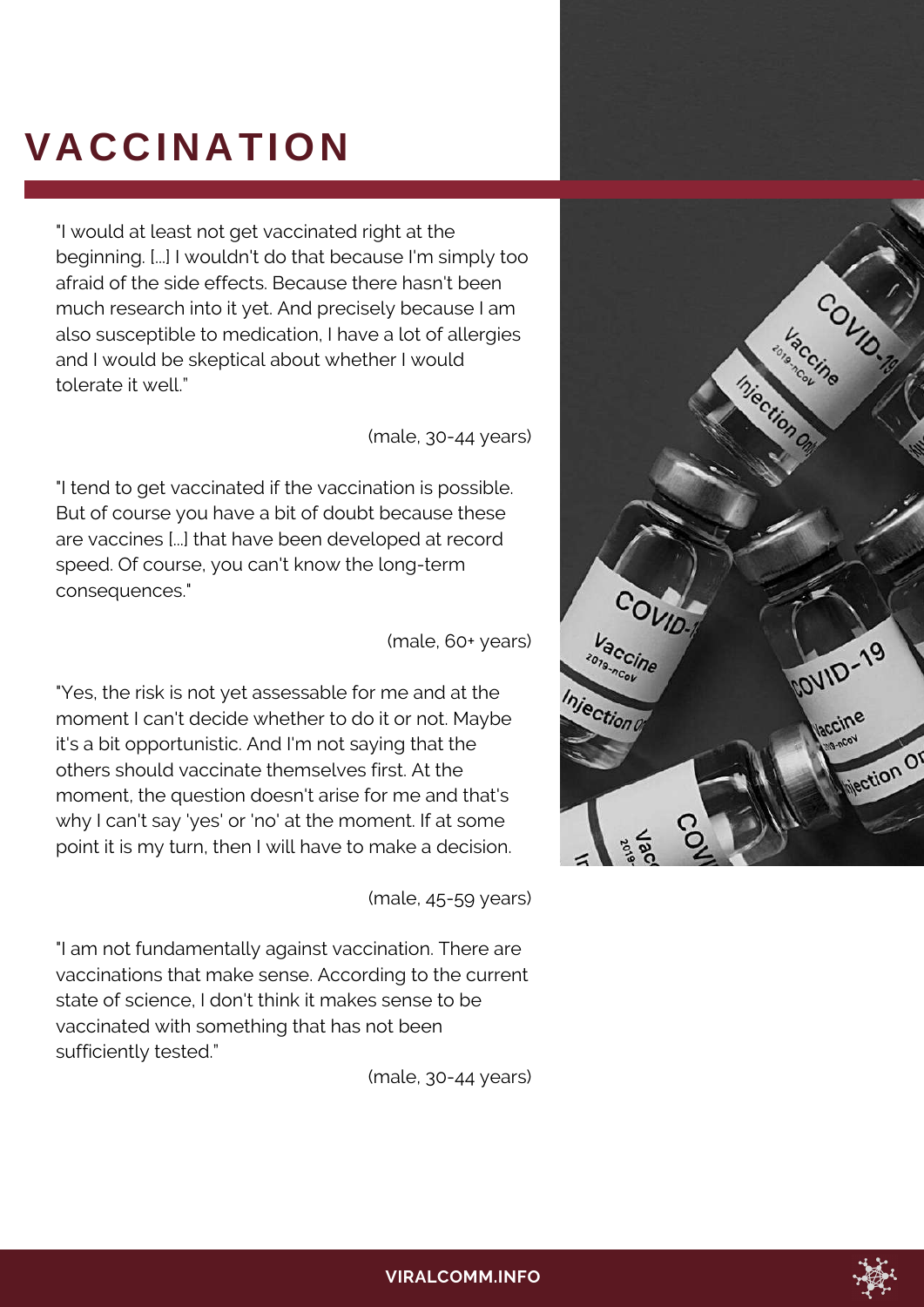## **TRUST**



"My concern, honestly, about the restrictions on freedom is not that they are going too far at the moment. My concern is more that people will get used to a new restriction being decided every week by political elites - because it's the executive, it's not even parliament - every week [...]."

(male, 60+ years)

"What happened is that at first the flow of information was very poor, what was revealed by the federal government. I think because they didn't know exactly themselves. Various politicians and, yes, people in the public more or less made fun of it. Yes, 'made fun of it' is perhaps a bit exaggerated, but just a bit about it, yes, yes, made fun of the compulsory wearing of masks in some countries."

(female, 30-44 years)

"Yes, because I think it is somehow not a clear line that was taken from the beginning and then recommendations are always made to the federal government, and I can't really always understand it. At the very beginning it was said that the masks would not stop the virus or that the masks were not necessary. And then masks were made compulsory everywhere."

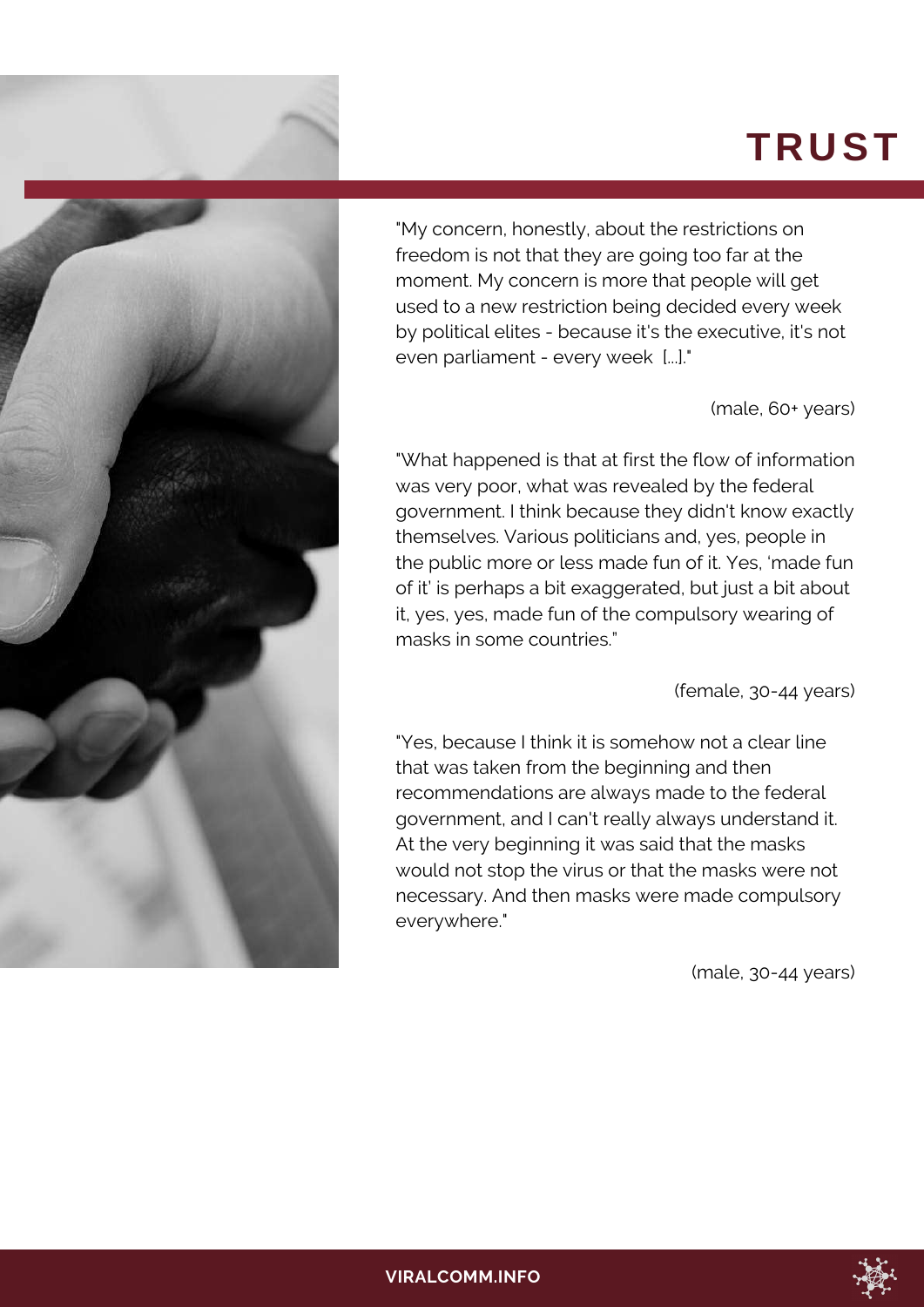# **ROUND 2**

APRIL 2021

### **CHALLANGES**

"The biggest challenge was in winter. Because of the bad weather, the cold weather. It was often difficult to go out, or you had to force yourself to go out, and that's why you spend a lot of time at home."

(male, 30-44 years)

"[...] the biggest challenge was actually the change from fabric masks to FFP2 masks. Because you already noticed that there is a difference in terms of getting air."

(male, 30-44 years)

"Yes, there is WhatsApp and a lot is done online now. It's still somehow not the same" (laughs)."

(female, 16-29 years)

"The biggest challenge for me was that the children also had more to do with homeschooling again."





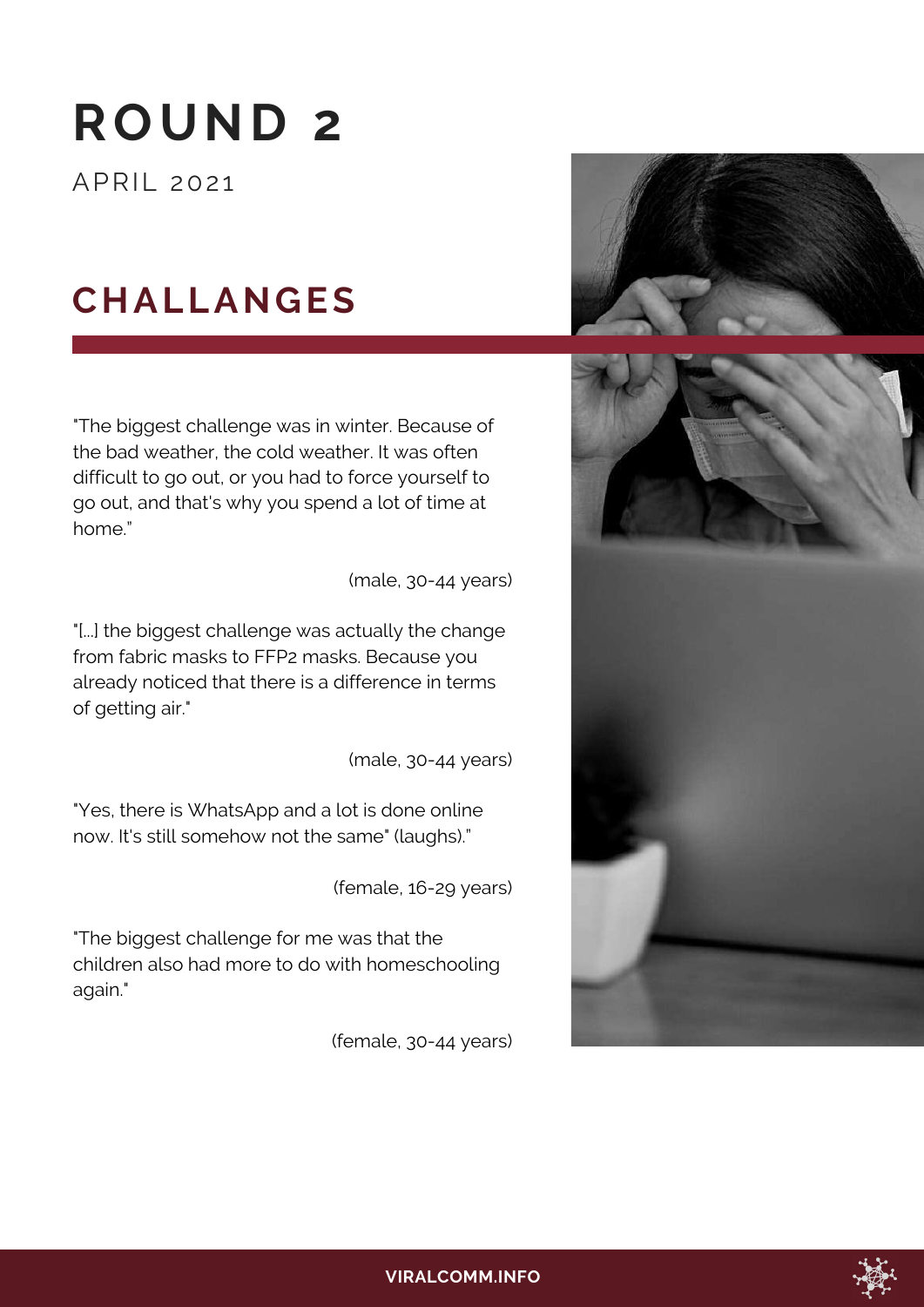#### **CHALLANGES**

#### How did you deal with the challenges?

"Yes, we make sure that we have the same structure at home every day. the same structure, the same routine. And of course we also make sure that the children can meet at least one friend regularly."

(female, 30-44 years)

"With humor."

(female, 60+ years)

"Yes, trying to keep a cool head in all the reporting."

(female, 16-29 years)

"Too much alcohol."

(female, 45-59 years)

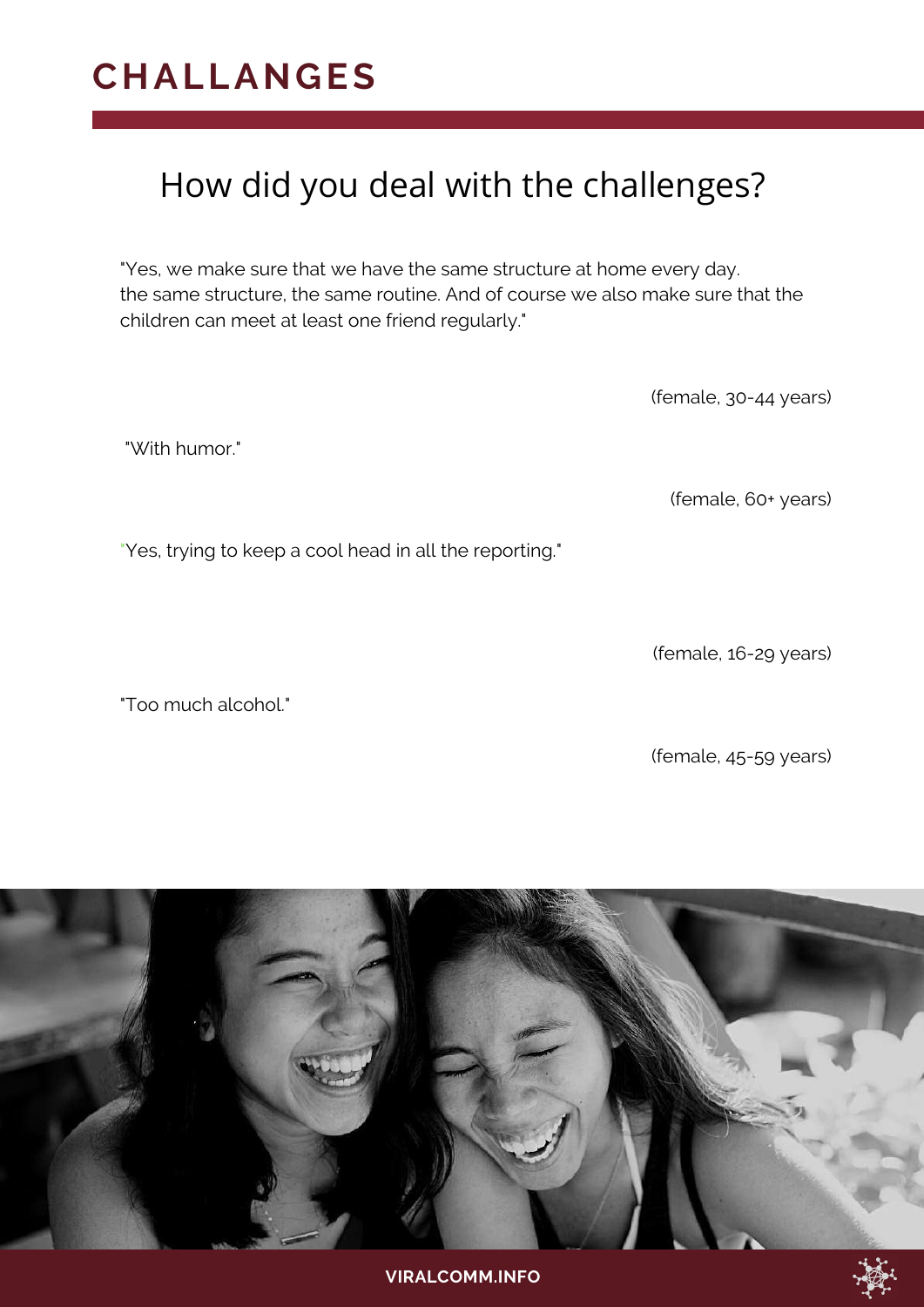### **MEASURES**



"For me, the most important measures are still: Contact reduction, wearing a mask, hand hygiene. Yes, those are the most important things for me. It doesn't work any other way."

(male, 30-44 years)

"Wearing the mask, distance rules, hygiene rules, yes, that's it, and of course, if you are vaccinated then: the vaccination."

(male, 60+ years)

"I have to walk around with a mask everywhere. I don't have the opportunity to decide for myself at all. On the contrary, I am even unprotected because I can no longer do certain things, because I can't train my immune system by seeing other people. Because I can no longer do the sports I would otherwise like to do for my health."

(female, 45-59 years)

"So de facto - (I am) breaking the corona rules. And that's because the Corona rules are harmful to health. [...] Everything you are supposed to do now harms the immune system. So I tell myself: I won't do that. I live in such a way that I stay as healthy as possible. I go outside. Because I don't want to be left with a ruined immune system at some point, when all this is lifted, and then the first pathogen that comes along will knock me out."

(male, 45-59 years)

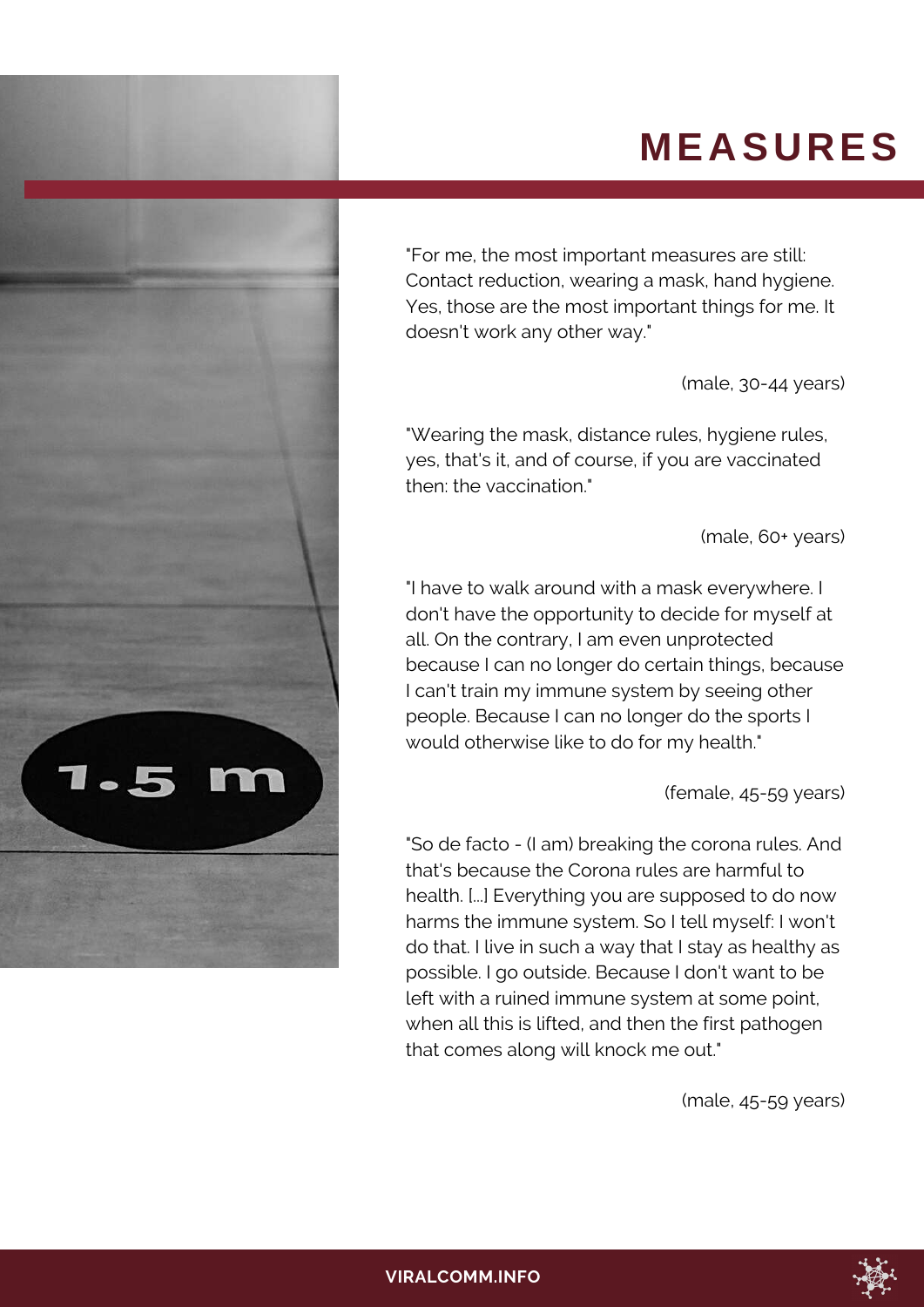## **MASKS**



"Of course, I think it's even safer now, because they've made these medical masks compulsory. I think you really have to make sure that you take a bit of a mask break. [...] So if you pay attention to that, I think it also protects you very well."

(female, 30-44 years)

"No, I already did that [wearing masks] before in the same way. It made sense to me from the beginning. I never changed anything about it."

(female, 60+ years)

"I wear mask everywhere where it is mandatory, nothing has changed. That's the way it was. That's the way it is. In certain contexts I am very skeptical whether it makes sense. You have to wear a mask outdoors from the supermarket car park onwards. But you have no problem at all keeping your distance. I think it's pointless, but I do it because I don't feel like starting a fight."

(male, 60+ years)

"I think people have become a bit, yes, almost more careless. I think that hygiene has actually suffered a bit in the course of time. Because it has simply become an everyday object. You get used to it, it's okay, you wear the thing. But you don't necessarily make sure that it is always used hygienically."

(female, 16-29 years)

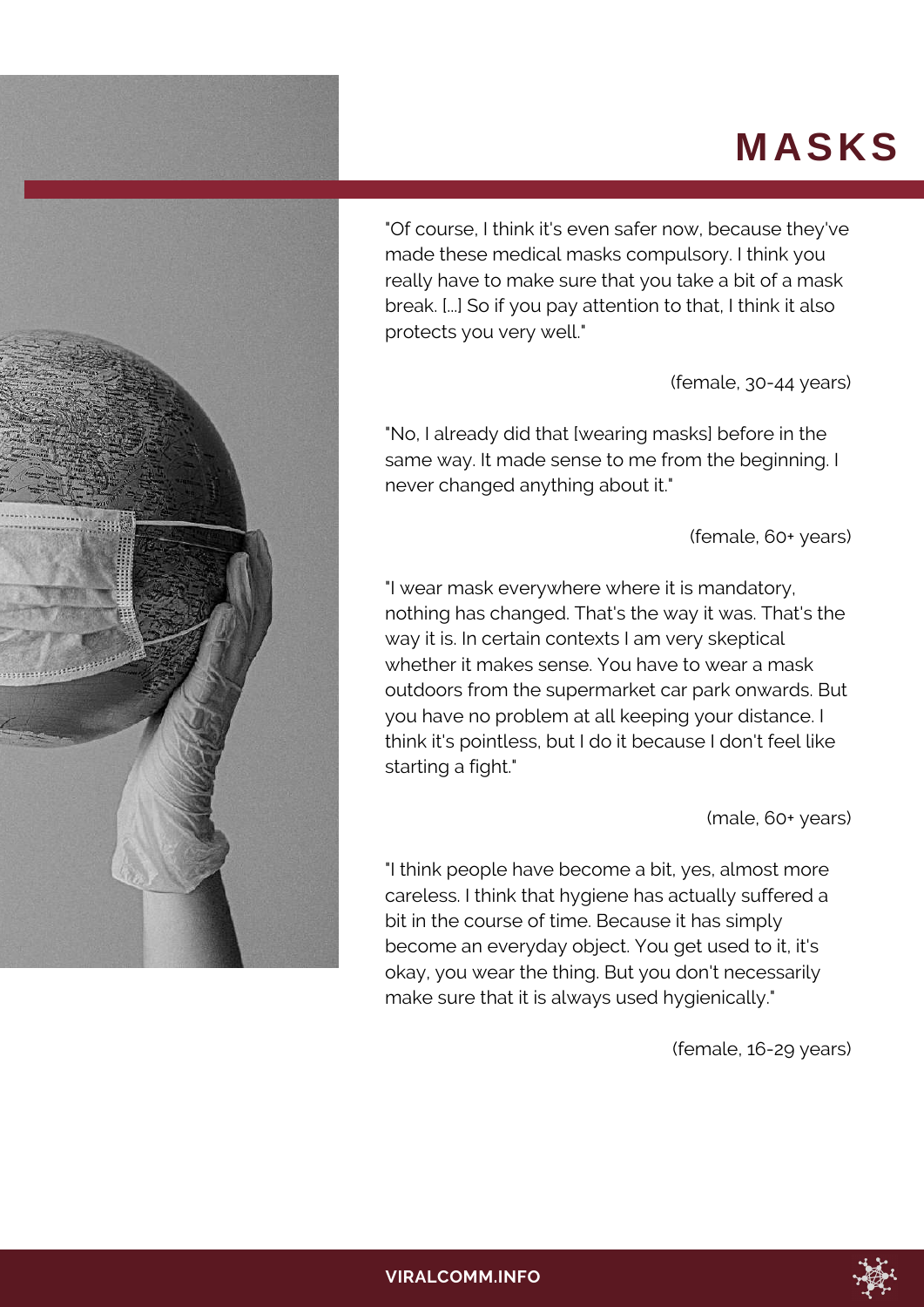# **VACCINATION**

"So of course I want to protect myself. But I also want to protect other people around me. There are also older people, in-laws, people with preexisting conditions."

(female, 30-44 years)

"I don't understand why the government doesn't vaccinate faster. I am absolutely not a fan of the US, but they are doing one thing right and that is: They vaccinate in the supermarket car park if they have to. In Israel, they vaccinate 24 hours a day. So I would have no problem being at the hospital or wherever at three o'clock for a vaccination. The main thing is that it happens quickly; the less dead we have. [...] Every vaccination is associated with a certain risk. And as long as the Corona vaccination is not significantly more risky than any flu vaccination, I have a bit of an elevated pulse, of course, but no real concerns. [...] We need to achieve herd immunity somewhere. That's very clear, those are simply scientific facts in my eyes. And for the most part we're achieving it well now through this vaccination, so that at some point we can get back to some normality. It would be better to contribute to that than to be an eternal doubter."

accine Injection Or COVID-Vaccine fovilo-19 2019-RCOV Injection laccine Mection Of

(male, 16-29 years)

"Probably, if I had to name one main reason, it is to regain freedom, personal freedom and collective freedom. Just so that people can meet again, work with each other, just strengthen that personal community. That's the main reason, and otherwise also personal security."

(male, 16-29 years)

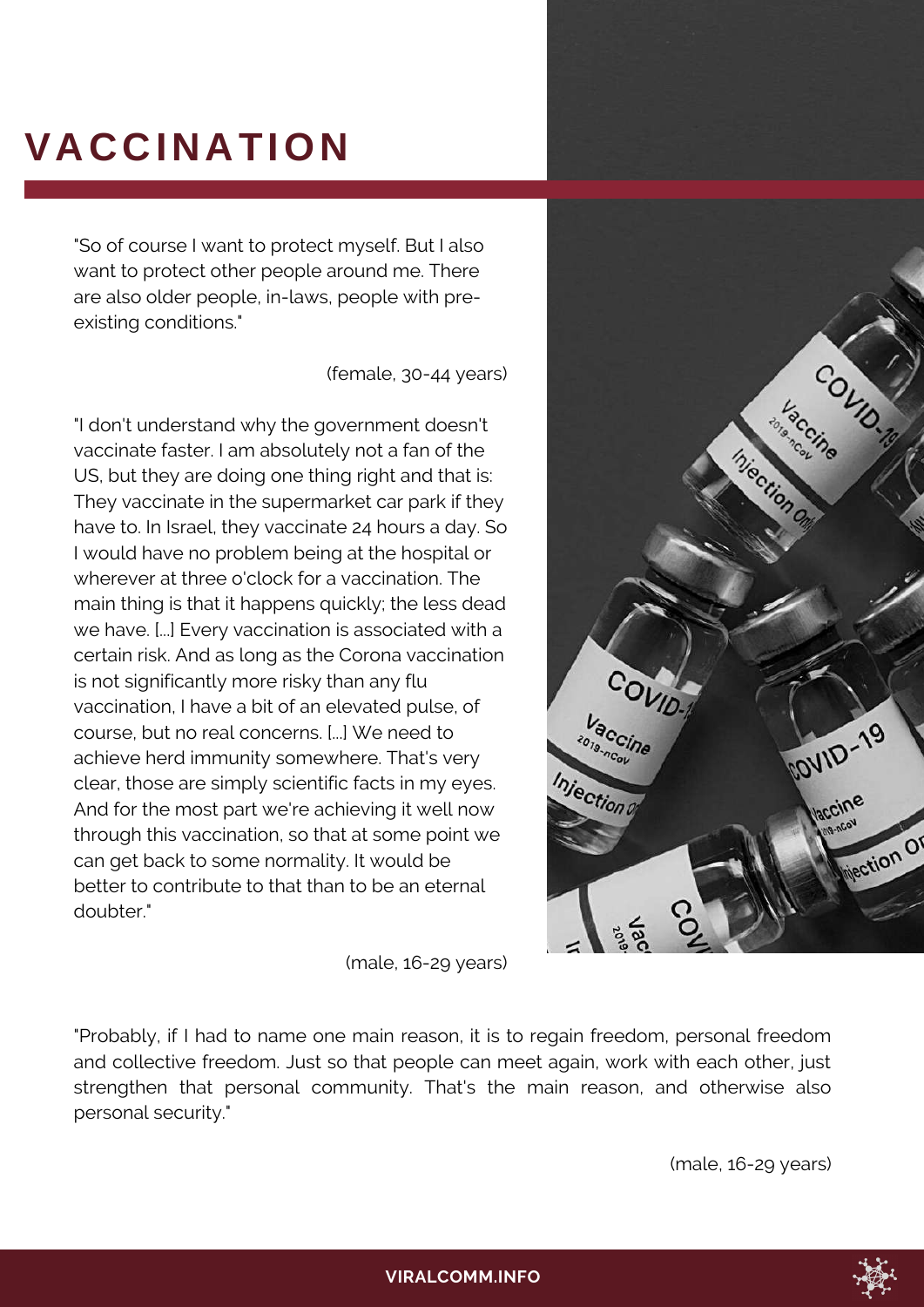## **VACCINATION**

"And with these many millions who have already been vaccinated. There are almost none, percentage-wise speaking (laughs), there are almost no side effects. So I think that's an exaggerated fear. And of course I know [there are], in very rare cases, but that applies to all vaccinations. I still had the smallpox vaccination and so on in my youth, which has long since ceased to exist. And that sometimes had severe side effects. [...] The idea of zero risk is absurd. You have to choose the risk that is the lowest."

(male, 60+ years)

"Normally I am a big vaccination fan. My family has every vaccination you can get. But I don't do it [the Corona vaccination] out of conviction and it's basically also a bit humiliating that you can't live in this country any other way [than to be vaccinated]."

(female, 45-59 years)

"I just don't want to be a guinea pig. A vaccine that hasn't been adequately tested - except now on the people who are getting vaccinated - I think is very dangerous."

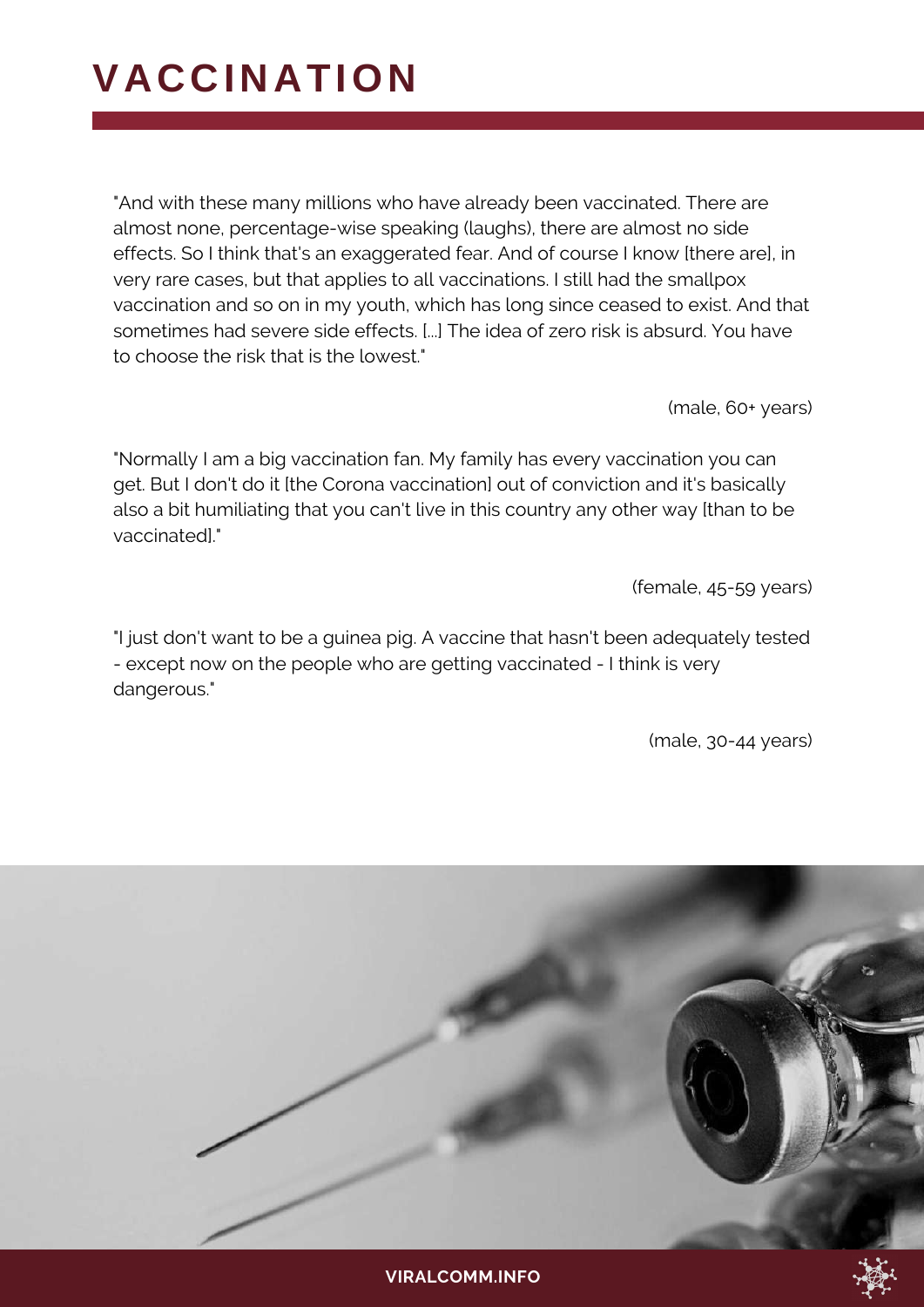## **TRUST**



"I think [the reporting] is a deliberate propaganda of lies. [...] That is, we are governed by people who live very differently from the average people. And so there are some decrees, some laws that cannot be practically implemented in life. But the people who decide are not affected by the laws they make. As I said, we actually have a dictatorship, a dictatorship that was once abolished but has now been preserved again [...]."

(female, 60+ years)

"I mean, (sighs) I can understand that (laughs) the politicians, they have to try to balance different interests. And they are then faced with facts and questions, which they have had nothing to do with until now. And that's why I can understand that inevitably there are uncertainties, contradictions, and that mistakes are made. I understand all that, yes. But what annoys me is that I have the impression that if we compare it now with a year ago, there has been no progress at all. We are still talking about the same issues. People are still working with the same strategies."

(male, 60+ years)

"You are always presented with a fait accompli. So, the process, the decision-making, the possibility to get involved in the decisions, to take a stand. That's really the point. Just being informed what you have to do."

(female, 44-59 years)

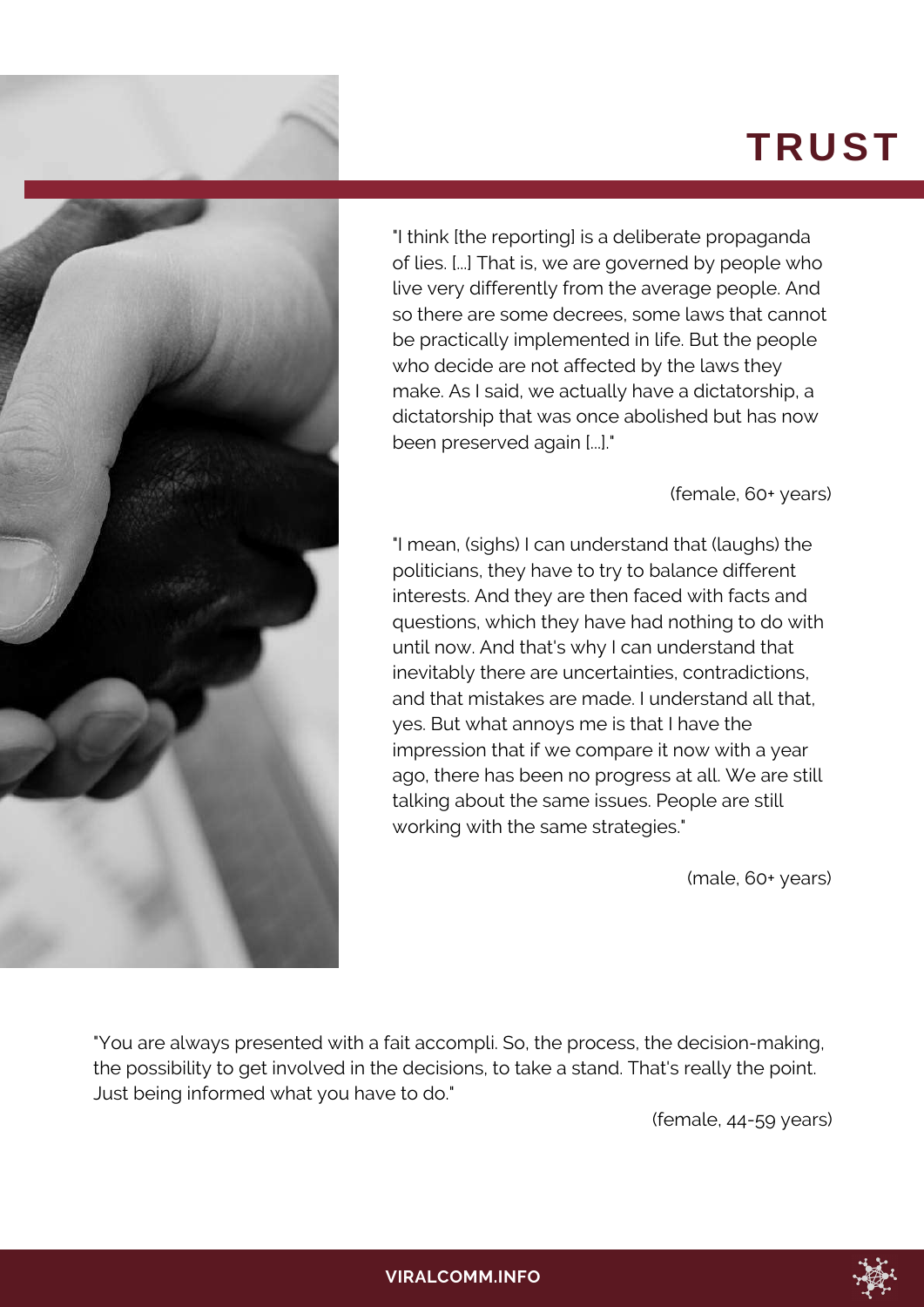# **TRUST**

""Yes, actually this back and forth. So that [Ms Merkel] doesn't even have a clear position, like, 'I am now Chancellor, you have to listen to me now, this is how we do it now'. Because she had already started with that and then [...] retreated again. And I really thought that was a pity. She should have stood up for herself, or for the country."

(male, 30-44 years)

"No. I can't see my way through it anymore. One says hop and the other says go, then it says Easter rest [Osterruhe], then it doesn't. And that's just, yes, I would simply like a clearer structure. It feels like every fortnight, when the prime ministers sit together, they change their approach and afterwards you stand there with your trousers down and don't know what to do."

(female, 16-29 years)

"I would prefer the federal government to take over and have the competence and the power to enact the laws. And they would then be enacted across the board. Because as it is, it's an enormous patchwork that somehow tries to please all kinds of special interests. So, in the end you don't please anyone. And in my opinion, the damage is also greater as a result."

(male, 60+ years)

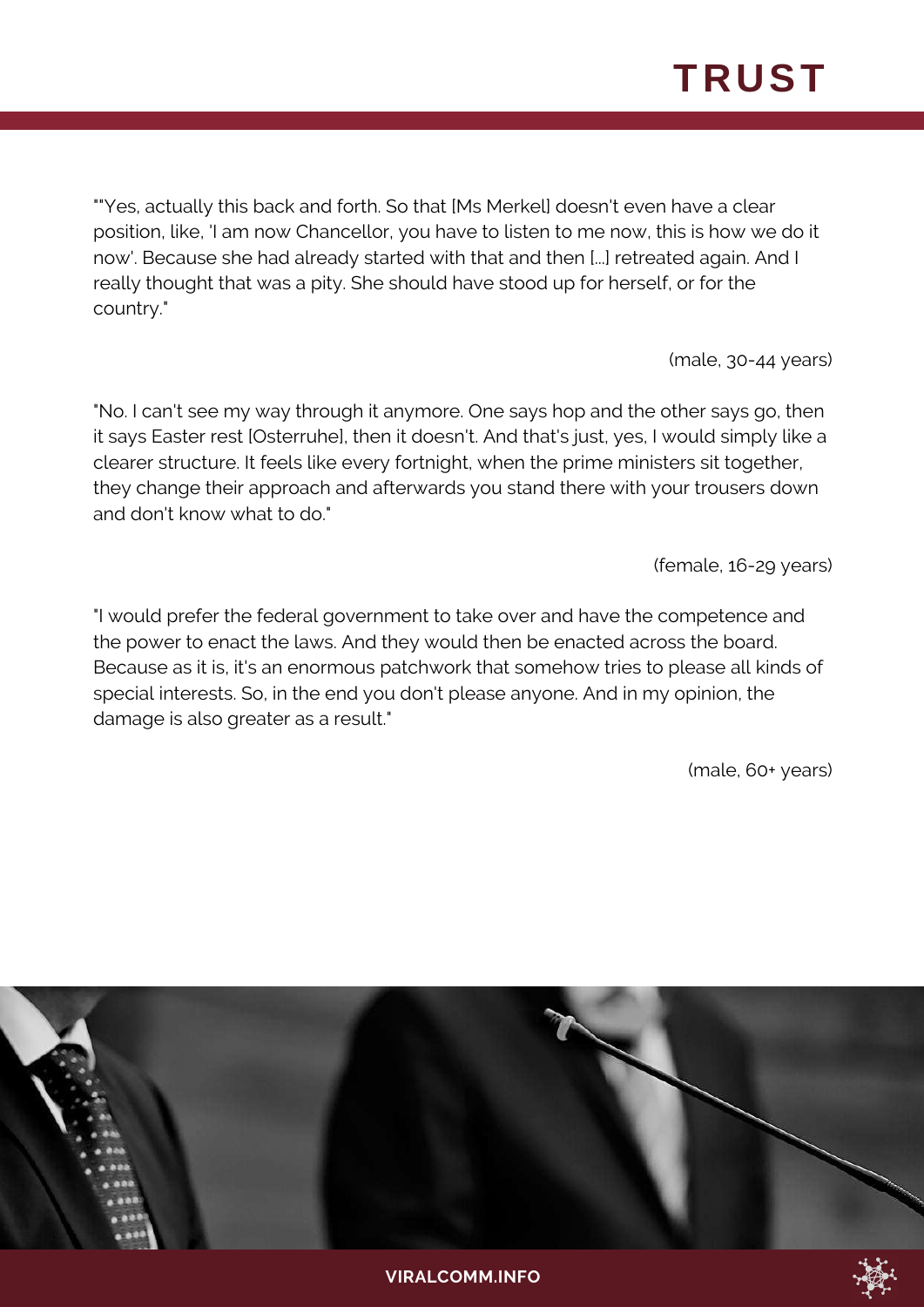## **THE END OF THE PANDEMIC**

"As soon as we reach 70%, I call it herd immunity. Maybe we have to discuss the exact time period again, but I say 70%. And then I would lift the restrictions as they currently exist, and all non-vaccinated people would then have to be denied access to certain things."

(male, 16-29 years)

"If we stop testing. So, if testing is stopped. As long as there is testing, there will be positive results."

(female, 30-44 years)

"Yes, if you can live a normal life again, like you had before everything started. If it all goes back to the way it used to be."

(male, 30-44 years)

"If it was no longer constantly present in the media. If we had our basic rights again. If freedom of travel was restored and things like that."

(female, 45-59 years)

"When we have understood that we have to live with it. [...] No, there won't be an end. At most, just a return to normal life, knowing that someone can get Corona at any time".



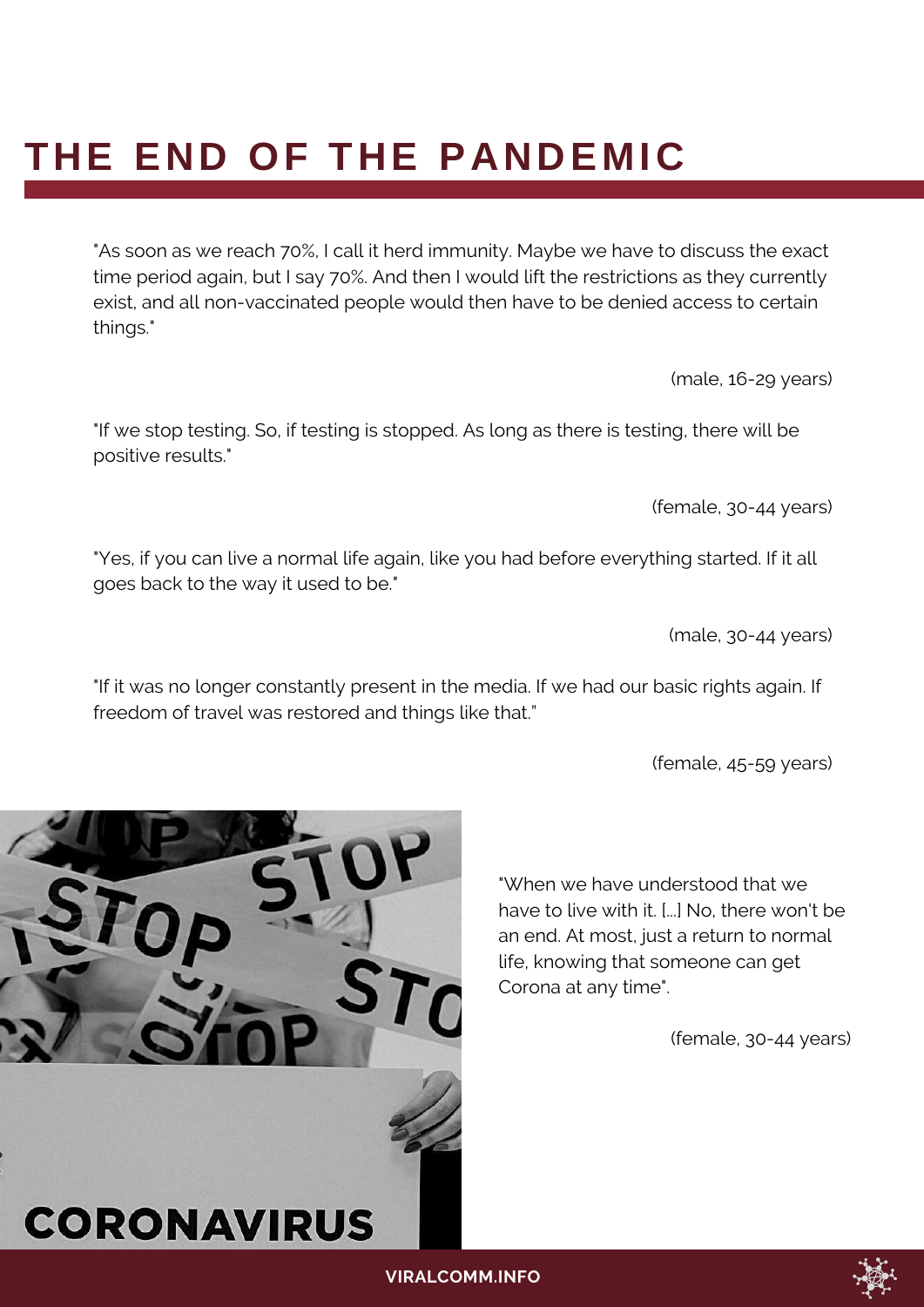# **LOOKING INTO THE FUTURE**

"Difficult to say. On the one hand, there will somehow be huge parties again. There will be an upswing for many who have missed it now. And they will want to party hard. [...] So, there will be winners and losers, but it will change our society. But I don't think it would really fundamentally change it for the better or for the worse."

(male, 60+ years)

"There will definitely be more home offices."

(female, 16-29 years)

"Bygone I don't think it will be [in the summer, heading into the autumn]. It's going to be a disease pattern like, worst case scenario, Ebola outbreaks all the time. It will be with us for decades. But it's also not as bad as it's made out to be, I think. I'm afraid it won't be like it was before. And I don't think that's necessary. I would like it to be a bit more decelerated. I can also imagine that something has got going in the population, at least in the younger population. I can imagine that we will then experience an economic upswing; that we will also experience a social upswing."

(male, 16-29 years)





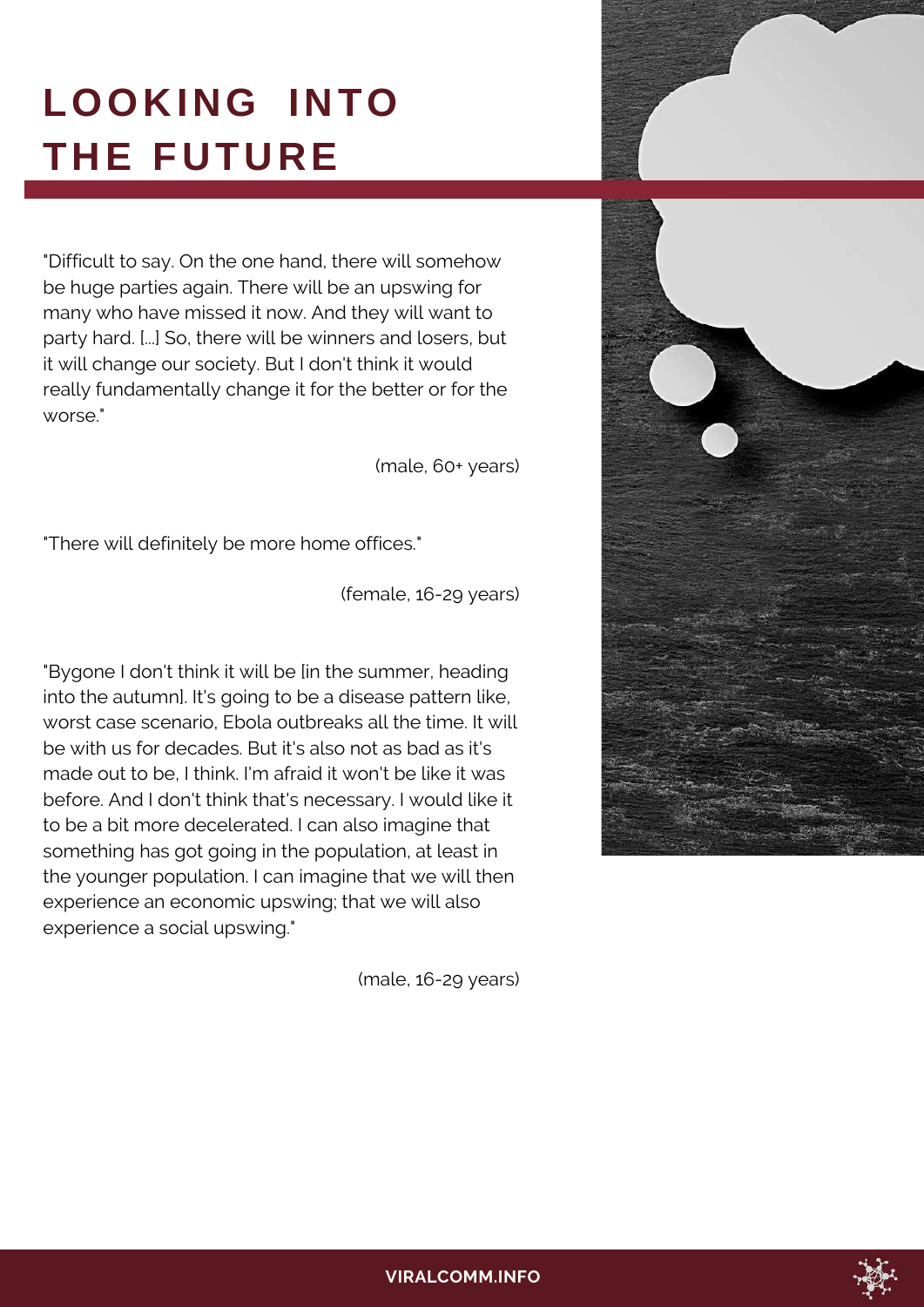# **LESSONS FROM THE PANDEMIC**

"So in terms of the climate and in terms of living together in general, there is certainly a lot. It's just that many people forget about it very, very quickly. [...] I can think of a lot of things that I would like to see improved."

(female, 60+ years)

"I hope that there will be lessons, but that's what they say about many events in history, that they should have been lessons and unfortunately they weren't."

(female, 16-29 years)

"And I hope that my colleagues will no longer come to the office with a cold. That has always been a thorn in my side, because this winter I haven't had a cold or flu or anything else. And in the office I usually picked up something because my colleagues come to the office with a cold."



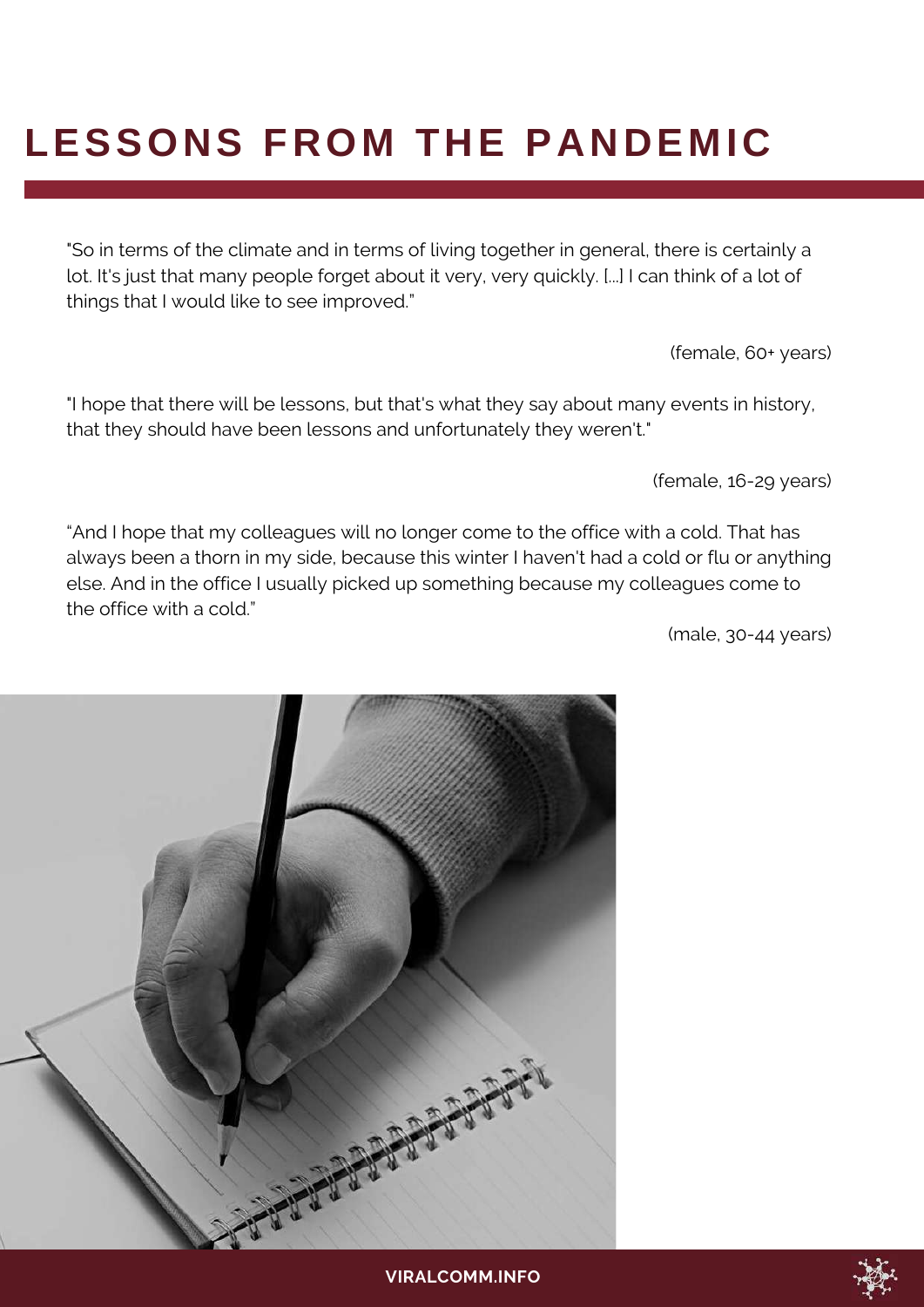# **ROUND 3**

SEPTEMBER 2021

## **CHALLENGES**

"The return to the office again. Well, it's only partial, but before you were completely in the home office and then to go back to the company in the morning for 50% of the time was also a change for the first time. Of course, you had to get used to it."

(male, 30-44 years)

"The biggest challenge was actually for me personally with my daughter, who is a total vaccination advocate and also, let's say, does not accept any other opinion. To find a consensus, to meet without talking about politics, etc. That is sometimes very difficult because we don't know what to say. That is sometimes very difficult, because we are all politically very, let's say, engaged. [...] When you meet with someone who thinks differently, you try to keep this topic out of it. That's the most difficult thing at the moment."

(female, 45-59 years)







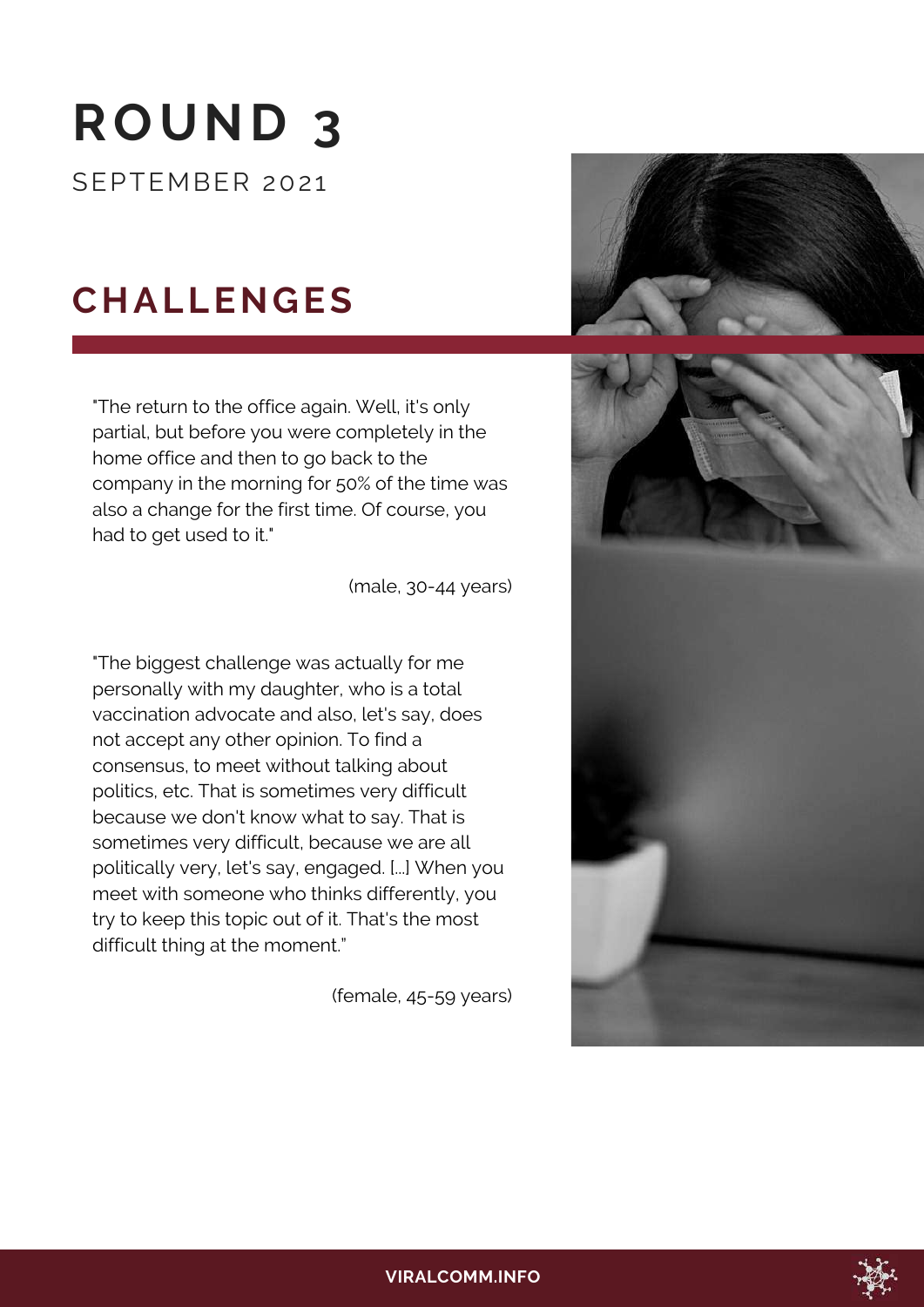#### **CHALLENGES**

"Of course, the challenge in the last few months has been that you have to constantly adapt to new rules, as you have done all along. Then only access is for vaccinated, recovered and tested or before it was different."

(male, 60+ years)

"Getting over myself to get vaccinated."

(female, 30-44 years)

"So it wasn't that easy. At least then in June, July then to get the vaccination appointments. So that was a very-many-hours-search with this weird vaccination centre."

(male, 30-44 years)

"I found that a difficult time in that there was this uncertainty. This insecurity is not the same for an almost 80-year-old person as it is for 30-year-olds, for whom a great deal depends on this time and this experience and also professionally and so on. So I was already in one of those general, well, depressions, you can't say that. I was actually a bit worried, mainly about what might happen."

(female, 60+ years)

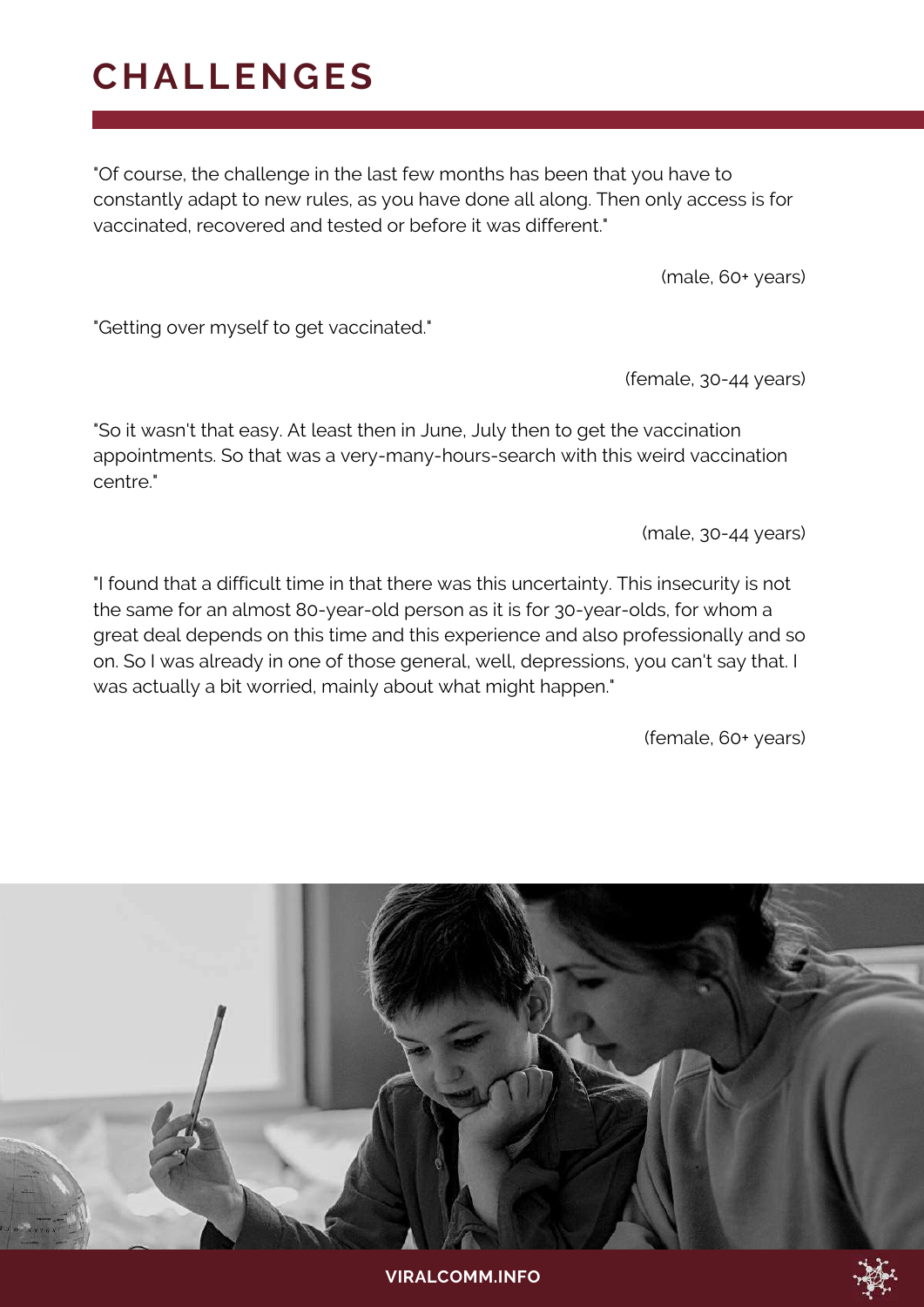## **MEASURES**



"The most important measures are still wearing a mask, keeping your distance, having as few contacts as possible at, let's say, big events or something like that. So I'm still very cautious, even though I would love to do something like that again. But yes, that's still a long way off for me."

(female, 30-44 years)

"Well, it's compulsory to wear a mask and to keep your distance, I think that's the most important thing. So, of course, this also protects you from other things, from colds or flu."

(female, 30-44 years)

"First of all, vaccination, of course. Secondly, the normal 3G rules [vaccinated, recovered, tested]. So keep your distance and so on and so forth. That's just universal, does that apply. I mean, simple physics (laughs)."

(male, 16-29 years)

"Whenever I've been outside, I wash my hands immediately. So that's definitely the most important thing I think. Because as soon as you touch something, you don't know who touched it before. When I go shopping, for example, I immediately disinfect my hands and the trolley. Yes, and the mask. That's quite clear. Those are the most important things."

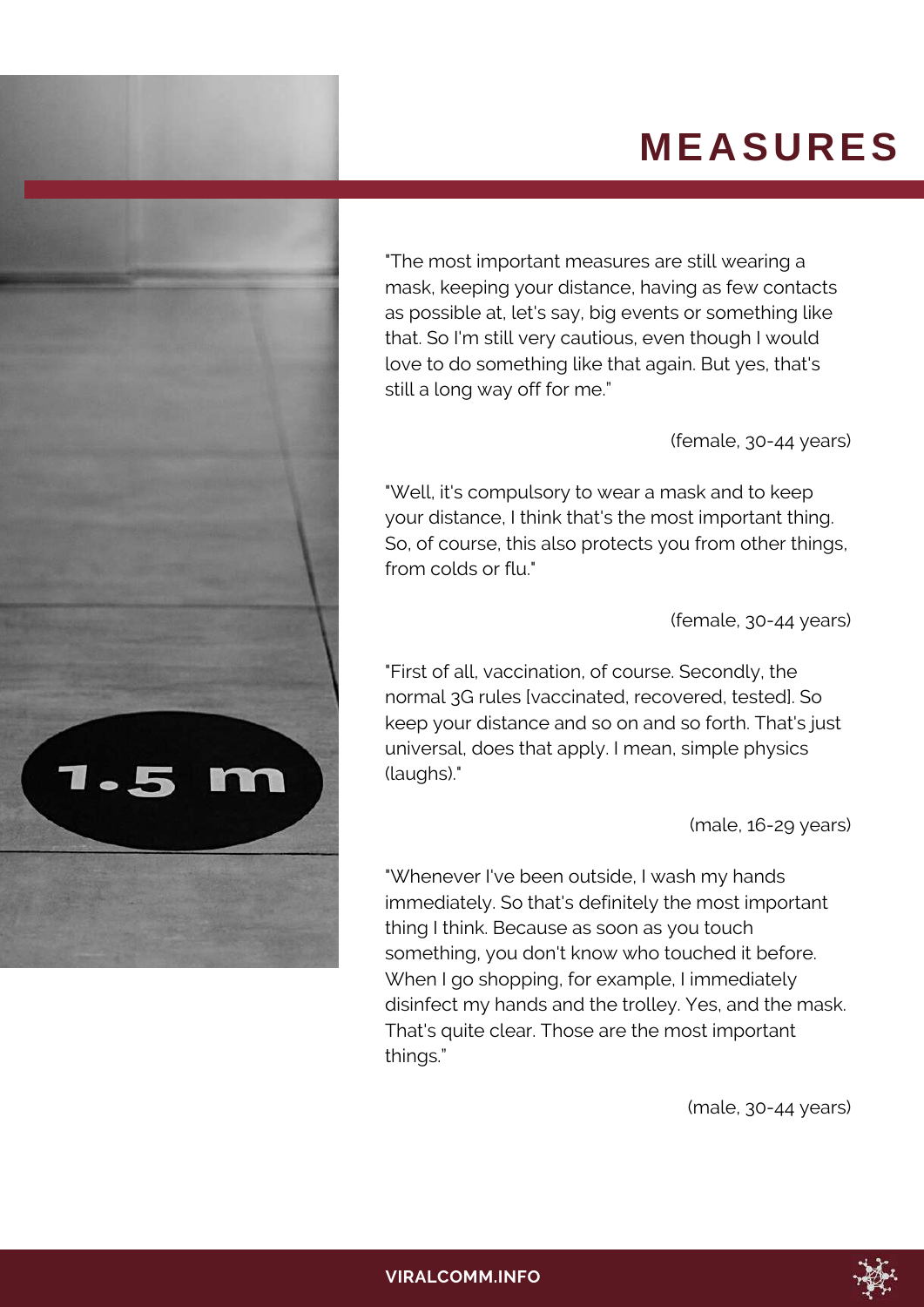### **MASKS**



"I have to say that from the beginning I didn't really believe that the masks would really help. Of course, keeping your distance helps. Washing your hands properly is good, the hygiene measures in general, all that is totally understandable to me. But I still find this mask thing very absurd, because I touch my face and then maybe touch the door handle and then something can be transmitted."

#### (female, 16-29 years)

"I start to forget it [the mask] again, strangely enough. So although I, I don't, I don't mind the mask. [...] when I have [the mask] on, I don't notice it anymore, or don't consciously. But I kind of have a current tendency to forget about it."

(male, 16-29 years)

"The more I get fooled, the more I undermine [wearing a mask]. So, I try to avoid it. I try to avoid the situation where you have to wear masks. And where you have to wear masks, where no one is looking, I don't do it anymore. [...] "

(male, 45-59 years)

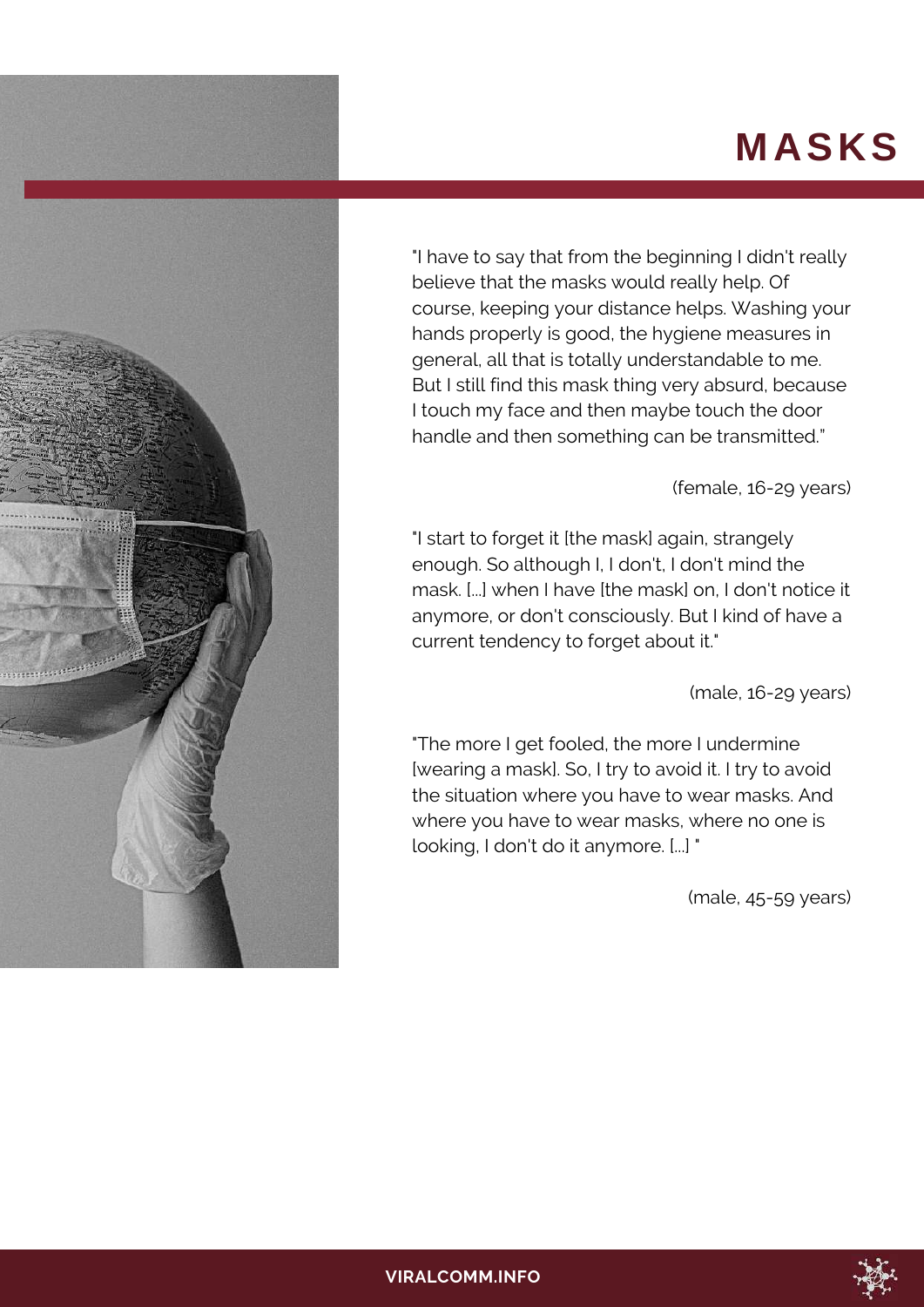# **VACCINATION**

"I remain convinced that it is right and important to get vaccinated. I am still convinced that it should be up to everyone voluntarily anyway."

(female, 30-44 years)

"I think it's state overreach that's going on. It's not covered by any law anymore in my opinion."

(male, 45-59 years)

"Yes, absolutely in favour. In principle, I would be in favour of making it compulsory. Of course, not for those who have previous damage or for whom vaccination would be dangerous. Of course, there are cases like that, with medical advice. But for all those who are suitable for vaccination, I would actually be in favour of making it compulsory."

(male, 30-44 years)

"Vaccination itself is still an experiment. The vaccines have not been tested. [...] I am not a guinea pig either. I see the risk of vaccination as much, much higher than the risk of corona disease."

(male, 45-59 years)



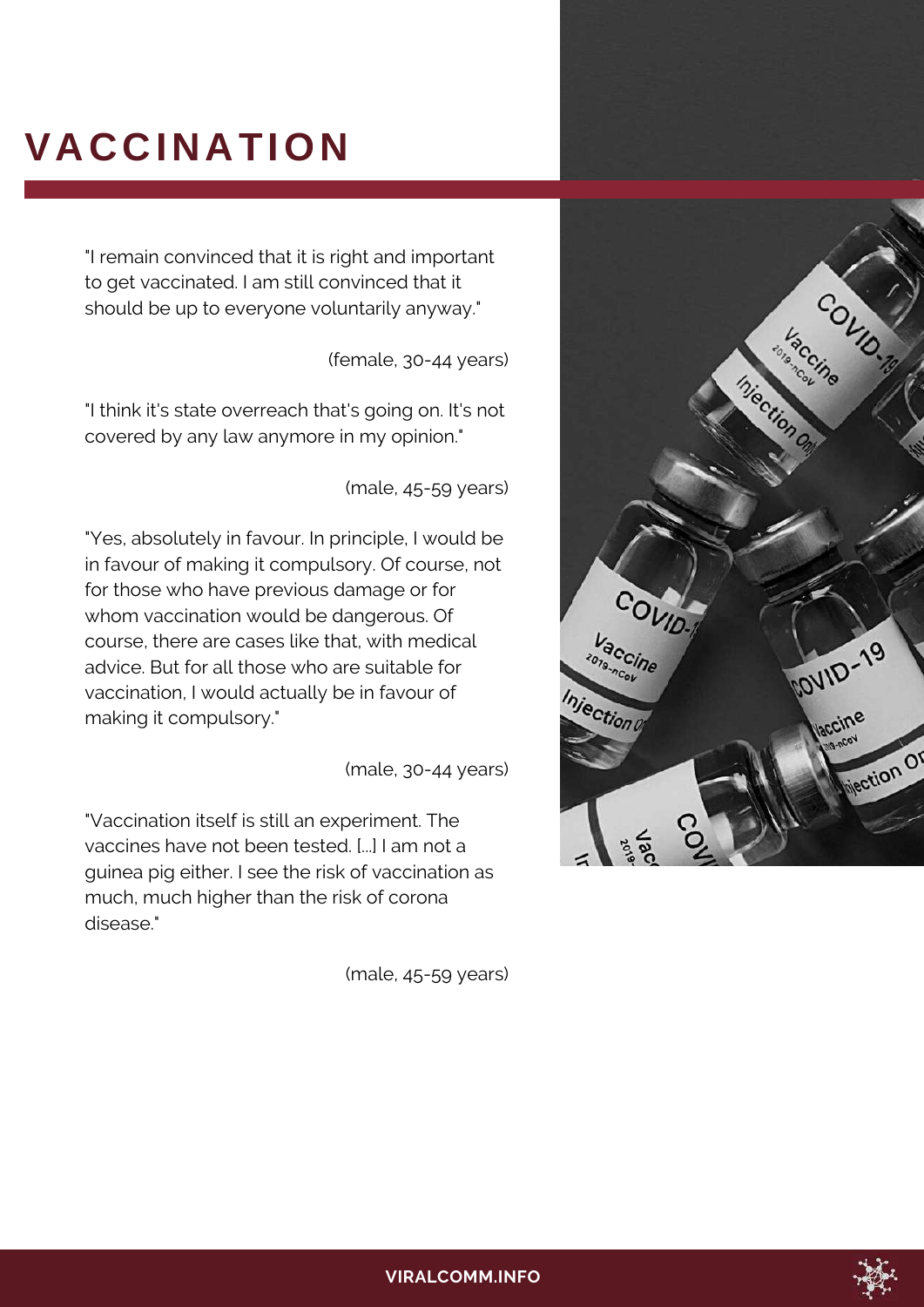# **THE END OF THE PANDEMIC**

""When everyday life becomes largely normal again. So that masks are no longer compulsory. Yes, that you can perhaps go to big events again without worrying that the intensive care units are full."

(female, 30-44 years)

"I would define being over by saying that I move in public without worrying about disinfectant, distance and general infection tendencies."

(male, 16-29 years)

"When there is no more news about the latest variant. And I always say since Delta, I'm sure there's only been one more now, somehow or nothing came, I don't know. Maybe it's all levelling off a bit now. Because all the big epidemics that there have always been, they also ended at some point."

(female, 60+ years)



**VIRALCOMM.INFO**

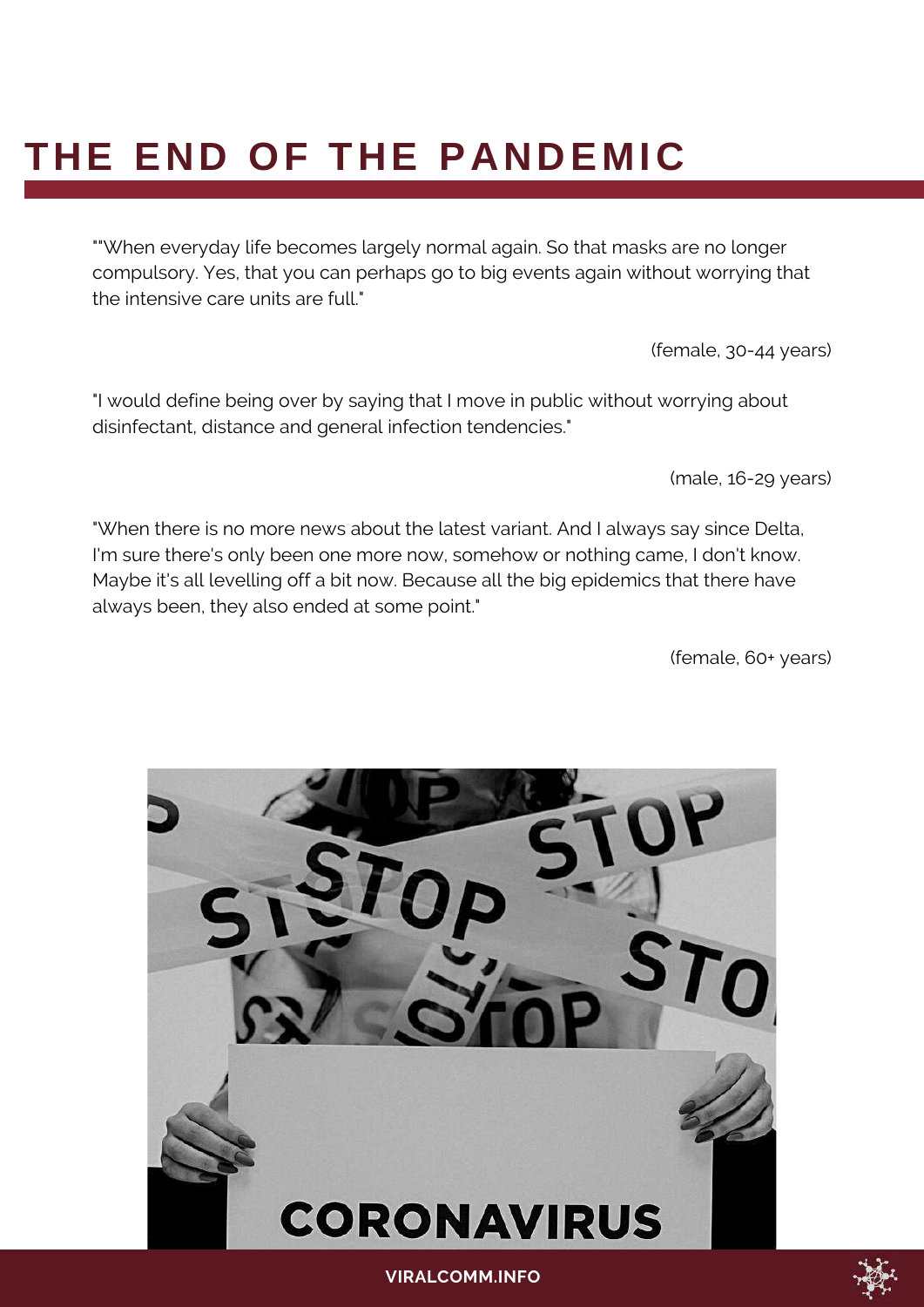# **THE MOST POSITIVE EVENT**

""The vaccination, I think. I think with the vaccination it was actually a small new stage in life of security and that not so much can happen to us now. Because at some point you also develop a panic fear of the hospital. So that was already the most drastic experience."

(female, 16-29 years)

"Yes, the nice experience was simply travelling again in June."

(male, 45-59 years)

"Let's put it this way, whenever there were relaxations that was very positive. Other than that, the time didn't really have a lot of positives."

(female, 30-44 years)

"I don't have such an extraordinary, noteworthy, positive event. [...] The situation is shitty. As an unvaccinated person, you are a leper who is no longer allowed to do anything. Where is the positive aspect supposed to come from? I haven't been on holiday for two, for one and a half years. [...] I can't get out of this country anymore. I'm allowed less and less from day to day. There is nothing positive."

(male, 45-59 years)

"The most positive thing was actually that many people think like me. I've always been a bit of a lateral thinker, or a bit more critical in everything, and I've noticed that a lot of people think the same way."

(female, 45-59 years)

"I think I already said that last time, so the most positive thing is actually that we have changed our shopping behaviour so that we only shop once a week. (laughs) So we think in a more planned way, no longer [...] running to the supermarket every two days to have to go shopping."